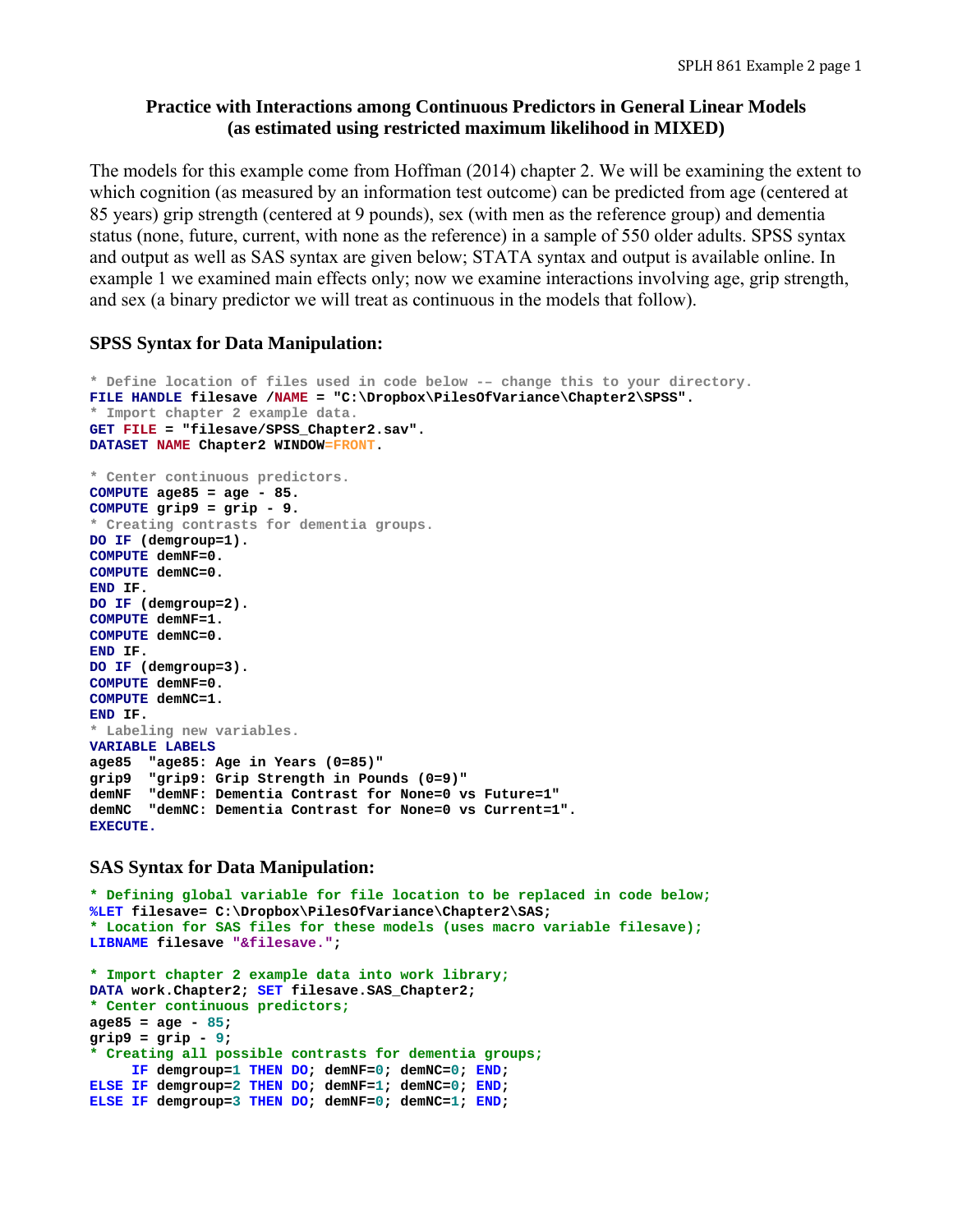```
* Labeling new variables;
LABEL 
age85= "age85: Age in Years (0=85)"
grip9= "grip9: Grip Strength in Pounds (0=9)"
demNF= "demNF: Dementia Contrast for None=0 vs Future=1"
demNC= "demNC: Dementia Contrast for None=0 vs Current=1"; 
RUN;
```
### **STATA Syntax and Data Manipulation:**

```
* Defining global variable for file location to be replaced in code below
global filesave "C:\Dropbox\PilesOfVariance\Chapter2\STATA" 
* Import chapter 2 data into temporary file
use "$filesave\STATA_Chapter2.dta", clear 
* Centering continuous predictors
gen age85 = age - 85 
gen grip9 = grip - 9 
* Creating contrasts for dementia groups
gen demNF=0 
gen demNC=0 
* Demgroup = none 
replace demNF=0 if (demgroup==1) 
replace demNC=0 if (demgroup==1) 
* Demgroup = future 
replace demNF=1 if (demgroup==2) 
replace demNC=0 if (demgroup==2) 
* Demgroup = current
replace demNF=0 if (demgroup==3) 
replace demNC=1 if (demgroup==3) 
* Labeling new variables
label variable age85 "age85: Age in Years (0=85)" 
label variable grip9 "grip9: Grip Strength in Pounds (0=9)" 
label variable demNF "demNF: Dementia Contrast for None=0 vs Future=1" 
label variable demNC "demNC: Dementia Contrast for None=0 vs Current=1"
```
# **Repeated from the end of Example 1:**

### **MIXED Syntax and SPSS/SAS Output for Dementia Model in Equation 2.8**

Cognition  $=\beta_0 + \beta_1 (Age_i - 85) + \beta_2 (Grip_i - 9) + \beta_3 (SexMW_i) + \beta_4 (DemNF_i) + \beta_5 (DemNC_i) + e_i$ 

We can use the model equation to calculate the **dementia group means** for predicted cognition:

Cognition for None =  $\beta_0$ Cognition for Future =  $\beta_0 + \beta_4$ Cognition for Current =  $\beta_0 + \beta_5$ 

We can determine the **differences between the dementia group means** as follows:

None vs. Future = Future – None =  $(\beta_0 + \beta_4) - (\beta_0) = \beta_4$ None vs. Current = Current – None =  $(\beta_0 + \beta_5) - (\beta_0) = \beta_5$ Future vs. Current = Current – Future =  $(\beta_0 + \beta_5) - (\beta_0 + \beta_4) = \beta_5 - \beta_4 = -\beta_4 + \beta_5$ 

### **These values are then requested via the SPSS TEST and SAS ESTIMATE statements below…**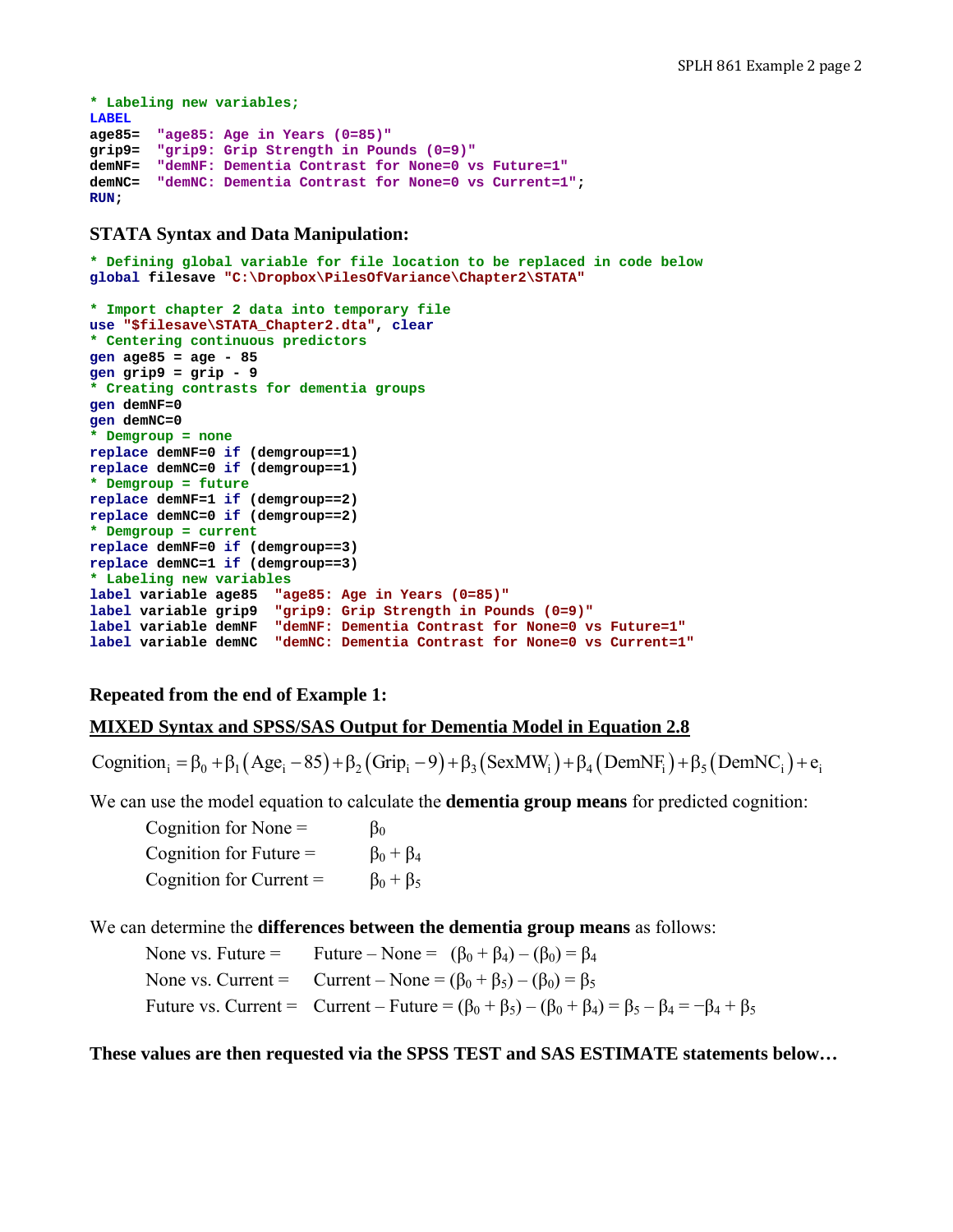```
SPSS Syntax:
DATASET ACTIVATE Chapter2 WINDOW=FRONT.
ECHO 'Eq 2.8: Adding Dementia Group' 
       + ', Using Manual Group Contrasts so Reference=None'. 
MIXED cognition WITH age85 grip9 sexMW demNF demNC 
      /METHOD = REML 
      /PRINT = SOLUTION TESTCOV 
      /FIXED = age85 grip9 sexMW demNF demNC 
      /TEST = "Model R2 F-Test" age85 1; grip9 1; sexMW 1; demNF 1; demNC 1 
      /TEST = "Omnibus F-Test for Dementia Group" demNF 1; demNC 1 
      /TEST = "Intercept for None Group" intercept 1 demNF 0 demNC 0 
 /TEST = "Intercept for Future Group" intercept 1 demNF 1 demNC 0 
 /TEST = "Intercept for Current Group" intercept 1 demNF 0 demNC 1 
      /TEST = "None vs Future Group" demNF 1 demNC 0 
      /TEST = "None vs Current Group" demNF 0 demNC 1 
     /TEST = "Future vs Current Group"
SAS Syntax:
TITLE1 'Eq 2.8: Adding Dementia Group'; 
TITLE2 'Using Manual Group Contrasts so Reference=None'; 
PROC MIXED DATA=work.Chapter2 COVTEST NOCLPRINT NAMELEN=100 IC METHOD=REML; 
      MODEL cognition = age85 grip9 sexMW demNF demNC / CHISQ SOLUTION CL DDFM=BW; 
      ODS OUTPUT CovParms=CovDem; 
      CONTRAST "Model R2 F-Test" age85 1, grip9 1, sexmw 1, demNF 1, demNC 1 / CHISQ; 
      CONTRAST "Omnibus F-Test for Dementia Group" demNF 1, demNC 1 / CHISQ; 
      * Request group means (hold age=85, grip=9, men);
      ESTIMATE "Intercept for None Group" intercept 1 demNF 0 demNC 0 / CL; 
      ESTIMATE "Intercept for Future Group" intercept 1 demNF 1 demNC 0 / CL; 
      ESTIMATE "Intercept for Current Group" intercept 1 demNF 0 demNC 1 / CL; 
      * Request group differences;
     ESTIMATE "None vs. Future Group" demNF 1 demNC 0 / CL;<br>ESTIMATE "None vs. Current Group" demNF 0 demNC 1 / CL;
     ESTIMATE "None vs. Current Group"
      ESTIMATE "Future vs. Current Group" demNF -1 demNC 1 / CL; 
RUN; TITLE1; TITLE2; 
      * Call macro to calculate R2 for overall model;
        %ModelR2(CovBase=CovEmpty, CovFewer=CovSex, CovMore=CovDem);
                                                              METHOD = ML or REML (default)
                                                              CLASS = categorical predictors 
                                                              MODEL dv = fixed effects
                                                              MIXED dv BY categorical predictors 
                                                                        WITH continuous predictors 
                                                              /METHOD = REML or ML
                                                              /PRINT = regression solution/FIXED = predictors for means model
```

```
STATA Syntax:
```
 $DV =$  outcome, random part after  $\parallel$  Level 2 ID is caseID, random intercept by default, so noconstant removes it, variance = Print variances instead of SD, estat ic  $\rightarrow$  AIC and BIC

```
display as result "Eq 2.8: Adding Dementia Group" 
display as result "Using Manual Group Contrasts so Reference=None" 
mixed cognition c.age85 c.grip9 c.sexmw c.demNF c.demNC, /// 
                 || caseid: , noconstant variance reml, 
       estat ic, n(550), 
       test (c.age85=0) (c.grip9=0) (c.sexmw=0) (c.demNF=0) (c.demNC=0) // Model R2 Chi2Test
       test (c.demNF=0) (c.demNC=0) // Omnibus Chi2Test for Dementia Group
       lincom _cons*1 + c.demNF*0 + c.demNC*0 // Intercept for None Group
       lincom _cons*1 + c.demNF*1 + c.demNC*0 // Intercept for Future Group
       lincom _cons*1 + c.demNF*0 + c.demNC*1 // Intercept for Current Group
       lincom c.demNF*1 + c.demNC*0 // None vs Future Group 
       lincom c.demNF*0 + c.demNC*1 // None vs Current Group
       lincom c.demNF*-1 + c.demNC*1 // Future vs Current Group
```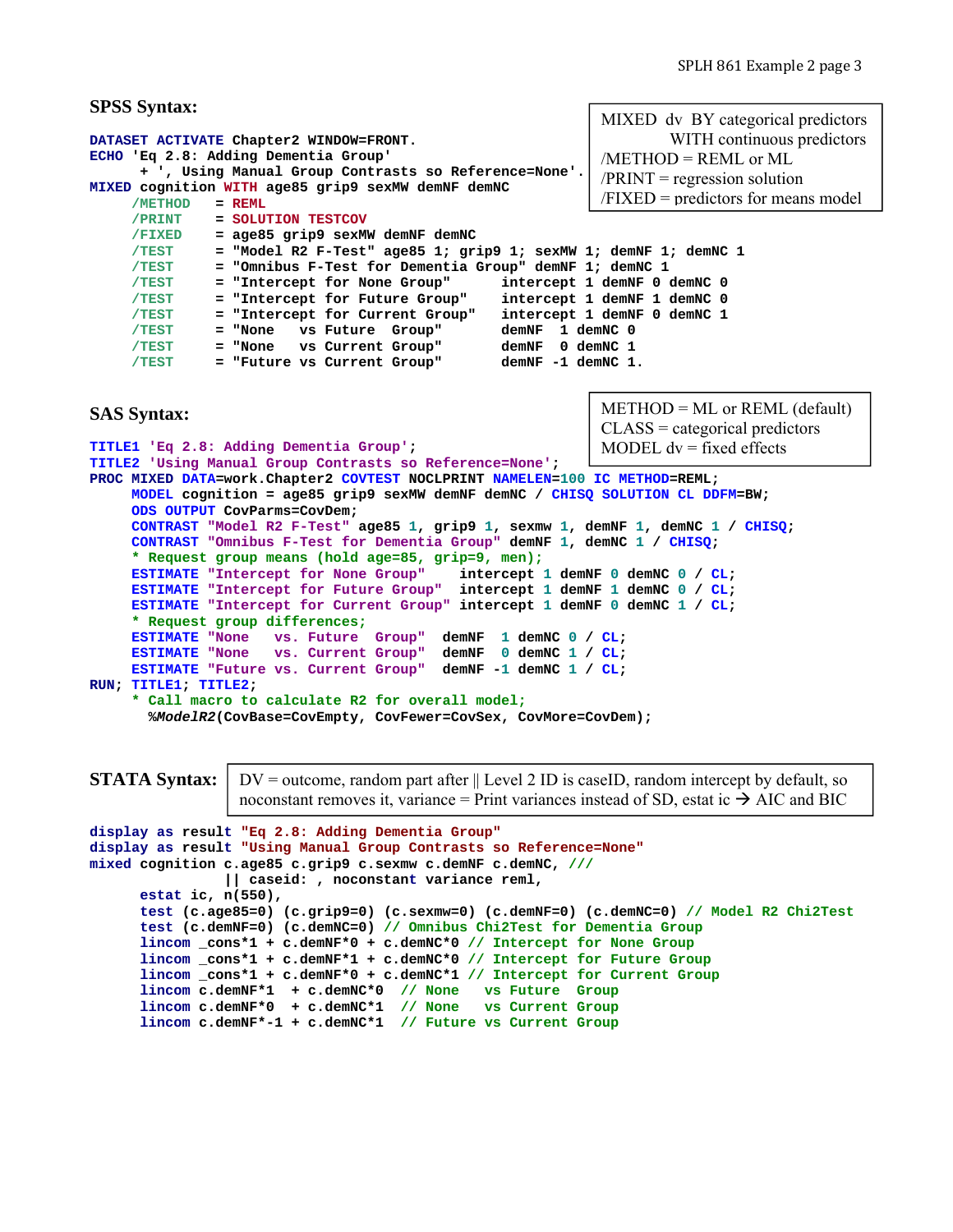# **SPSS Output:**

**Information Criteria<sup>a</sup>** 

| -2 Restricted Log Likelihood                | 4016.269 |
|---------------------------------------------|----------|
| <b>Akaike's Information Criterion (AIC)</b> | 4018.269 |
| Hurvich and Tsai's Criterion (AICC)         | 4018.276 |
| <b>Bozdogan's Criterion (CAIC)</b>          | 4023.568 |
| <b>Schwarz's Bayesian Criterion (BIC)</b>   | 4022.568 |

# **Estimates of Fixed Effects<sup>a</sup>**

|                  |                 |                   |         |           |      | 95% Confidence Interval |                    |
|------------------|-----------------|-------------------|---------|-----------|------|-------------------------|--------------------|
| <b>Parameter</b> | <b>Estimate</b> | <b>Std. Error</b> | df      |           | Sig. | <b>Lower Bound</b>      | <b>Upper Bound</b> |
| Intercept        | 29.264325       | .698508           | 544     | 41.895    | .000 | 27.892222               | 30.636428          |
| age85            | $-405734$       | .118897           | 544     | $-3.412$  | .001 | $-639288$               | $-172180$          |
| grip9            | .604226         | .149776           | 544.000 | 4.034     | .000 | .310016                 | .898435            |
| sexMW            | $-3.657374$     | .891433           | 544     | $-4.103$  | .000 | $-5.408446$             | $-1.906303$        |
| demNF            | $-5.721971$     | 1.019078          | 544     | $-5.615$  | .000 | -7.723782               | $-3.720160$        |
| demNC            | $-16.479813$    | 1.522754          | 544     | $-10.822$ | .000 | $-19.471010$            | $-13.488616$       |

# **From SAS (SPSS version in all separate tables):**

|                             |            |          | Estimates |          |          |            |            |
|-----------------------------|------------|----------|-----------|----------|----------|------------|------------|
|                             |            | Standard |           |          |          |            |            |
| Label                       | Estimate   | Error    | DF        | t Value  | Pr >  t  | Lower      | Upper      |
| Intercept for None Group    | 29,2643    | 0.6985   | 544       | 41.90    | < 0.0001 | 27,8922    | 30,6364    |
| Intercept for Future Group  | 23,5424    | 1.0785   | 544       | 21,83    | < 0.001  | 21,4238    | 25,6609    |
| Intercept for Current Group | 12,7845    | 1.5302   | 544       | 8.35     | < 0.001  | 9.7787     | 15,7903    |
| vs. Future Group<br>None    | $-5.7220$  | 1.0191   | 544       | $-5.61$  | < 0.001  | $-7.7238$  | $-3.7202$  |
| vs. Current Group<br>None   | $-16,4798$ | 1.5228   | 544       | $-10.82$ | < 0.001  | $-19.4710$ | $-13,4886$ |
| Future vs. Current Group    | $-10.7578$ | 1,7080   | 544       | $-6.30$  | < 0.001  | $-14.1128$ | $-7.4028$  |

R2 (% Reduction) Overall and for CovSex vs. CovDem

|          |          |          |        |        |              | R2 from    |              |
|----------|----------|----------|--------|--------|--------------|------------|--------------|
| Name     | CovParm  | Estimate | StdFrr | ZValue | ProbZ        | Base       | R2 Increment |
| CovEmpty | Residual | 120.76   | 7.2887 | 16.57  | < 0.001      | $-0.00000$ |              |
| CovSex   | Residual | 109.38   | 6.6200 | 16.52  | $\leq$ .0001 | 0.09422    |              |
| CovDem   | Residual | 88.0709  | 5.3401 | 16.49  | < 0.001      | 0.27069    | 0.17647      |

# **Back to SPSS Output:**

|                         | <b>Estimates of Covariance Parameters<sup>a</sup></b> |                   |        |      |                    |                    |  |  |  |  |  |  |  |  |
|-------------------------|-------------------------------------------------------|-------------------|--------|------|--------------------|--------------------|--|--|--|--|--|--|--|--|
| 95% Confidence Interval |                                                       |                   |        |      |                    |                    |  |  |  |  |  |  |  |  |
| <b>Parameter</b>        | <b>Estimate</b>                                       | <b>Std. Error</b> | Wald Z | Sia. | <b>Lower Bound</b> | <b>Upper Bound</b> |  |  |  |  |  |  |  |  |
| <b>Residual</b>         | 88.070880                                             | 5.340082          | 16.492 | .000 | 78.202505          | 99.184546          |  |  |  |  |  |  |  |  |

| Test of Contrasts <sup>a</sup>                          |  |     |        |      |  |  |  |  |  |  |  |
|---------------------------------------------------------|--|-----|--------|------|--|--|--|--|--|--|--|
| Denominator df<br>Sia.<br>Numerator df<br><b>Source</b> |  |     |        |      |  |  |  |  |  |  |  |
| Model R <sub>2</sub> F-Test                             |  | 544 | 41.753 | .000 |  |  |  |  |  |  |  |

| Source                                   | Numerator df | Denominator df |            | Sia.              |
|------------------------------------------|--------------|----------------|------------|-------------------|
| <b>Omnibus F-Test for Dementia Group</b> |              |                | 544 67.056 | .000 <sub>1</sub> |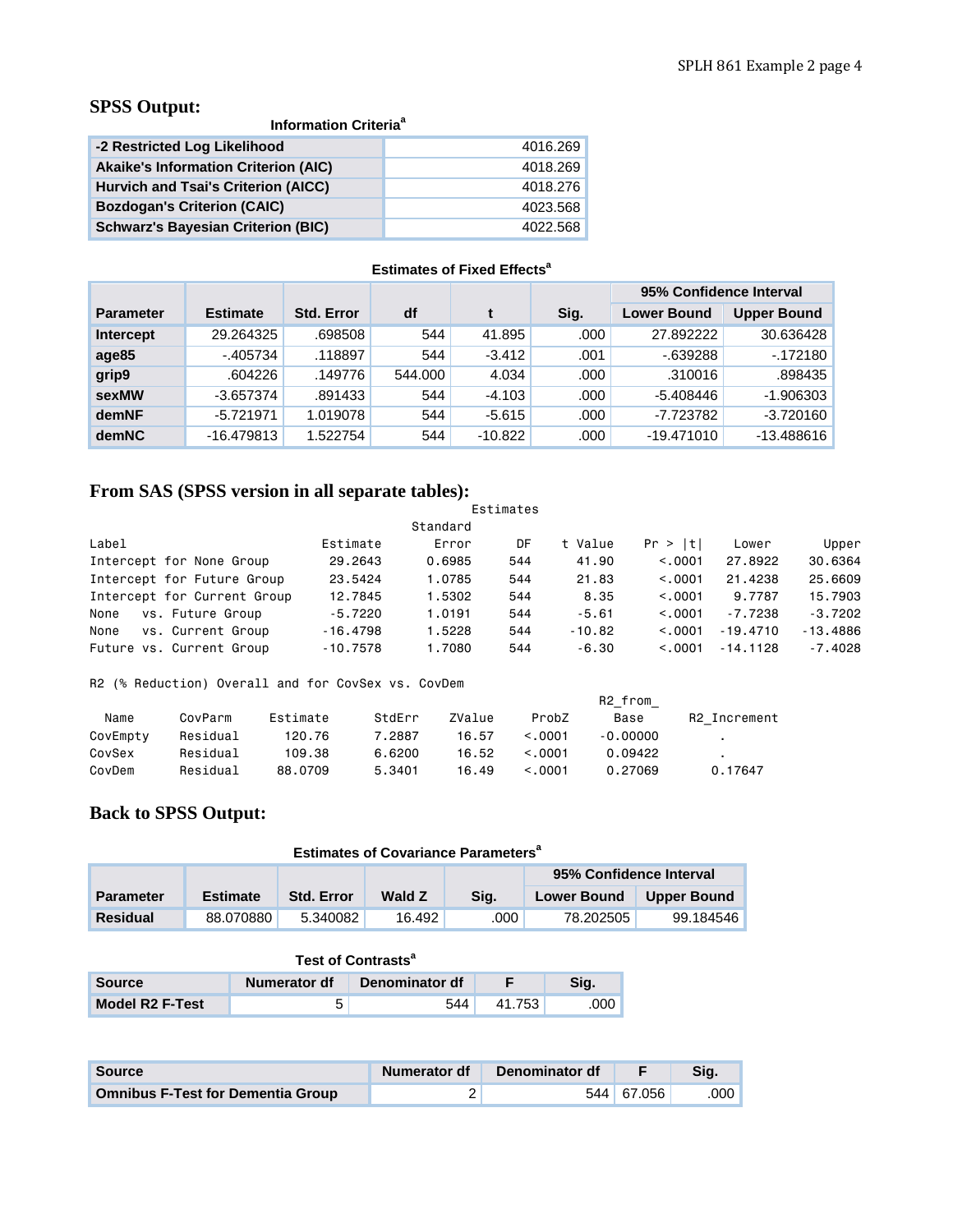# **MIXED Syntax and Output for Equation 2.9, adding interaction of age85\*grip9:**

```
Cognition<sub>i</sub> = \beta_0 + \beta_1 (Age<sub>i</sub> - 85) + \beta_2 (Grip<sub>i</sub> - 9) + \beta_3 (SexMW<sub>i</sub>) + \beta_4 (DemNF<sub>i</sub>) + \beta_5 (DemNC<sub>i</sub>)
+\beta_6(Age_i - 85)(Grip_i - 9) + e_i
```
### **SPSS syntax to create and merge fake people into current data:**

```
* Creating 'fake people' to show age*grip interaction.
* Each row is a fake person for which to create a predicted outcome.
DATA LIST FREE / caseID grip9 age85 sexMW demNF demNC. 
BEGIN DATA. 
-99 3 -5 0 0 0 
-99 3 0 0 0 0 
-99 3 5 0 0 0 
-99 0 -5 0 0 0 
-99 0 0 0 0 0 
-99 0 5 0 0 0 
-99 -3 -5 0 0 0 
-99 -3 0 0 0 0 
-99 -3 5 0 0 0 
END DATA. 
DATASET NAME FakeAgeGrip. 
* Merge with real data.
ADD FILES FILE=Chapter2 /FILE=FakeAgeGrip. 
DATASET NAME PlotAgeGrip. 
SORT CASES BY caseID. 
DATASET CLOSE FakeAgeGrip. 
                        Note that the variables that are not part of the age*grip 
                        interaction are held constant at 0, but they must be 
                        included for predicted outcomes to be created.
                                  The dataset "PlotAgeGrip" will be used in estimating 
                                  this model instead of the original Chapter2 dataset.
```
### **SAS syntax to create and merge fake people into current data:**

```
* Creating 'fake people' to show age*grip interaction;
* Each row is a fake person for which to create a predicted outcome;
DATA work.FakeAgeGrip; INPUT caseID grip9 age85 sexMW demNF demNC; 
DATALINES; 
-99 3 -5 0 0 0 
-99 3 0 0 0 0 
-99 3 5 0 0 0 
-99 0 -5 0 0 0 
-99 0 0 0 0 0 
-99 0 5 0 0 0 
-99 -3 -5 0 0 0 
-99 -3 0 0 0 0 
-99 -3 5 0 0 0 
; RUN; 
* Merge with real data;
                      Note that the variables that are not part of the age*grip 
                      interaction are held constant at 0, but they must be 
                      included for predicted outcomes to be created.
                            The dataset "PlotAgeGrip" will be used in estimating 
                            this model instead of the original Chapter2 dataset.
```

```
DATA work.PlotAgeGrip; MERGE work.Chapter2 work.FakeAgeGrip; BY caseID; RUN;
```
**Given the easiness of the MARGINS option in STATA, we don't need to create fake people.**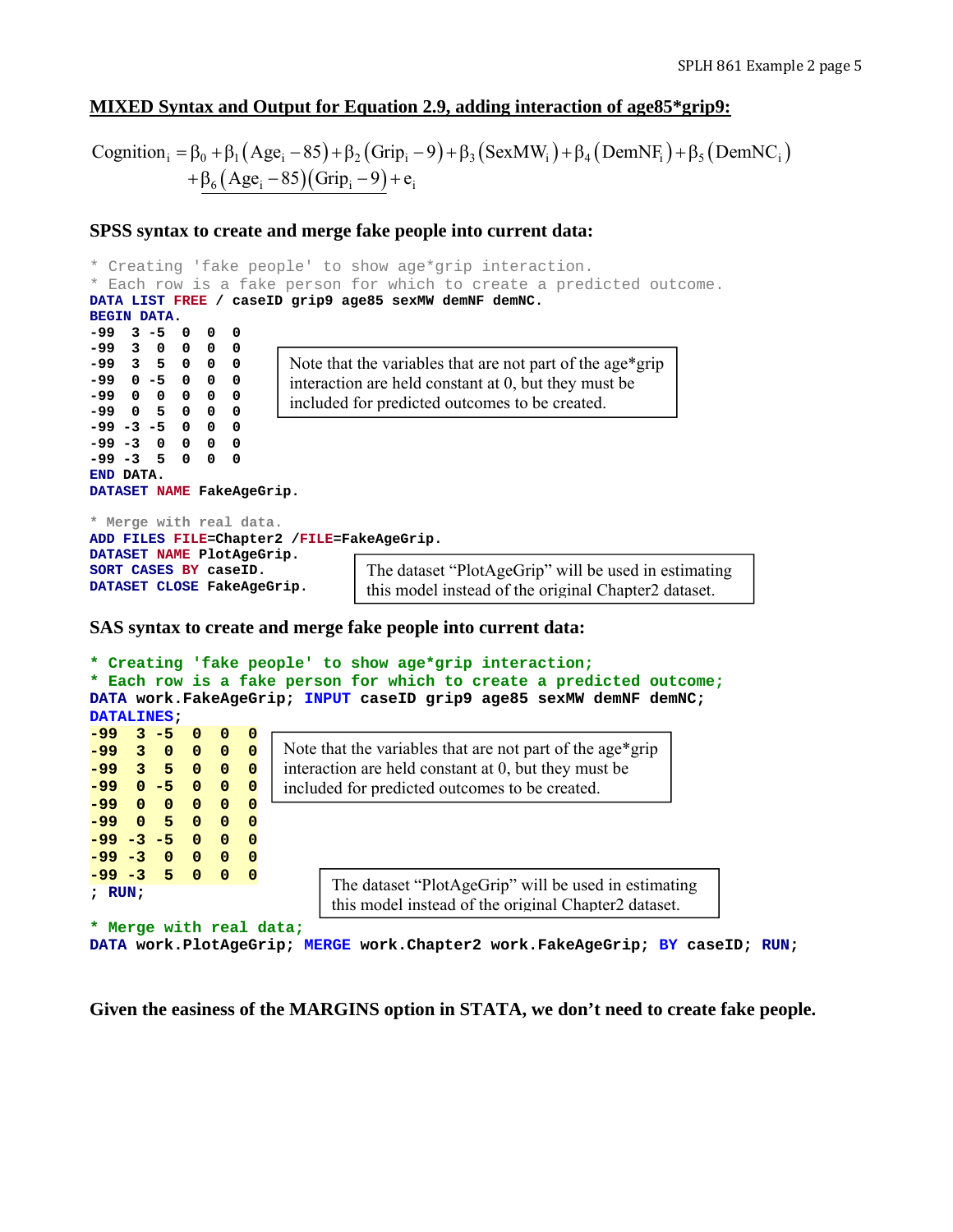\n
$$
\text{Cognition}_i = \beta_0 + \beta_1 \left( \text{Age}_i - 85 \right) + \beta_2 \left( \text{Grip}_i - 9 \right) + \beta_3 \left( \text{SexMW}_i \right) + \beta_4 \left( \text{DemNF}_i \right) + \beta_5 \left( \text{DemNC}_i \right) + \beta_6 \left( \text{Age}_i - 85 \right) \left( \text{Grip}_i - 9 \right) + e_i
$$
\n

We can use the model equation to calculate the **simple effect of age** at any level of *grip strength* (age as the effect, grip strength as the moderator):

Simple Effect of Age =  $\beta_1(Age_i-85) + \beta_6(Age_i-85)(Grip_i-9) \rightarrow (Age_i-85)[\beta_1 + \beta_6(Grip_i-9)]$ 

Likewise, we can use the model equation to calculate the **simple effect of grip strength** at any level of *age* (grip strength as the effect, age as the moderator):

Simple Effect of Grip =  $\beta_2$ (Grip<sub>i</sub>-9) +  $\beta_6$ (Age<sub>i</sub>-85)(Grip<sub>i</sub>-9)  $\rightarrow$  (Grip<sub>i</sub>-9)[ $\beta_2$  +  $\beta_6$ (Age<sub>i</sub>-85)]

# **Manual calculations for predicted values for "fake people" to plot interaction:**

|                                    | Predicted Cognition <sub>i</sub> = $\beta_0 + \beta_1(Age_i - 85) + \beta_2(Grip_i - 9) + \beta_6(Age_i - 85)(Grip_i - 9)$ |
|------------------------------------|----------------------------------------------------------------------------------------------------------------------------|
|                                    | Grip Strength = 12, Age = 80: $29.41 - 0.33(-5) + 0.62(-3) + 0.12(-5)(3) = 31.12$                                          |
|                                    | Grip Strength = 12, Age = 85: 29.41 - 0.33(0) + 0.62(3) + 0.12(0)(3) = 31.27                                               |
| Grip Strength = 12, Age = $90$ :   | $29.41 - 0.33(5) + 0.62(3) + 0.12(5)(3) = 31.42$                                                                           |
| Grip Strength = $9$ , Age = $80$ : | $29.41 - 0.33(-5) + 0.62(-0) + 0.12(-5)(0) = 31.06$                                                                        |
| Grip Strength = 9, Age = $85$ :    | $29.41 - 0.33(0) + 0.62(0) + 0.12(0)(0) = 29.41$                                                                           |
| Grip Strength = $9$ , Age = $90$ : | $29.41 - 0.33(5) + 0.62(0) + 0.12(5)(0) = 27.76$                                                                           |
| Grip Strength = $6$ , Age = $80$ : | $29.41 - 0.33(-5) + 0.62(-3) + 0.12(-5)(-3) = 31.00$                                                                       |
| Grip Strength = $6$ , Age = $85$ : | $29.41 - 0.33(0) + 0.62(-3) + 0.12(0)(-3) = 27.55$                                                                         |
| Grip Strength = $6$ , Age = $90$ : | $29.41 - 0.33(5) + 0.62(-3) + 0.12(5)(-3) = 24.10$                                                                         |

**Examples of each of these are requested via TEST/ESTIMATE/LINCOM statements below…** 

# **SPSS Syntax:**

| * Estimate model on data with fake people to make predictions.                                          |                                                                    |
|---------------------------------------------------------------------------------------------------------|--------------------------------------------------------------------|
| DATASET ACTIVATE PlotAgeGrip WINDOW=FRONT.                                                              |                                                                    |
| ECHO 'Eq 2.9: Adding Age by Grip Interaction'                                                           |                                                                    |
| $+$ ', Age 0=85 Grip 0=9'.                                                                              |                                                                    |
| MIXED cognition WITH age85 grip9 sexMW demNF demNC                                                      |                                                                    |
| $=$ REML<br>/METHOD                                                                                     |                                                                    |
| = SOLUTION TESTCOV COVB<br>/PRINT                                                                       | On PRINT: COVB adds the asymptotic covariance                      |
| <b>/FIXED</b><br>= age85 grip9 sexMW demNF demNC                                                        | matrix for regions of significance; $SAVE = FIXPRED$               |
| age85*grip9                                                                                             | saves predicted outcomes as new named variable                     |
| $=$ FIXPRED (PredAgeGrip)<br>/ SAVE                                                                     |                                                                    |
| = 'Age Slope at Grip Strength = 6'<br>/TEST                                                             | $age85 1 age85*grip9 -3$                                           |
| $=$ 'Age Slope at Grip Strength = $9'$<br>$/ \texttt{TEST}$                                             | age85 1 age85*grip9 0                                              |
| = 'Age Slope at Grip Strength = 12'<br>$/ \texttt{TEST}$                                                | age85 1 age85*grip9 3                                              |
| = 'Grip Strength Slope at Age = 80'<br>$/$ TEST                                                         | grip9 $1$ age85*grip9 -5                                           |
| = 'Grip Strength Slope at Age = 85'<br>$/ \texttt{TEST}$                                                | grip9 1 age85*grip9 0                                              |
| = 'Grip Strength Slope at Age = 90'<br>$/$ TEST                                                         | grip9 1 age85*grip9 5                                              |
|                                                                                                         |                                                                    |
| If you are not using fake people, you have to write these extra statements to create predicted outcomes |                                                                    |
| $/TEST = 'Cognition at Grip = 12 Age = 80'$                                                             | intercept 1 age85 -5 grip9 3 age85*grip9 -15                       |
| $/TEST = 'Condition at Grip = 12 Age = 85'$                                                             | intercept 1 age85 0 grip9 3 age85*grip9<br>0                       |
| $/TEST = 'Condition at Grip = 12 Aqe = 90'$                                                             | intercept 1 age85 5 grip9<br>$3 \text{ a}$ qe $85*$ qrip $9$<br>15 |

|  | $/TEST = 'Configuration at Grip = 12 Age = 90'$ |  |  |  |  |  |  | intercept 1 age85 5 grip9 3 age85*grip9 15    |            |
|--|-------------------------------------------------|--|--|--|--|--|--|-----------------------------------------------|------------|
|  | $/TEST = 'Configuration at Grip = 9 Age = 80'$  |  |  |  |  |  |  | intercept 1 age85 -5 grip9 0 age85*grip9      | - 0        |
|  | $/TEST = 'Cognition at Grip = 9 Age = 85'$      |  |  |  |  |  |  | intercept 1 age85 0 grip9 0 age85*grip9       |            |
|  | $/TEST = 'Cognition at Grip = 9 Age = 90'$      |  |  |  |  |  |  | intercept 1 age85 5 grip9 0 age85*grip9       | $^{\circ}$ |
|  | $/TEST = 'Cognition at Grip = 6 Age = 80'$      |  |  |  |  |  |  | intercept 1 age85 -5 grip9 -3 age85*grip9 15  |            |
|  | $/TEST = 'Condition at Grip = 6 Age = 85'$      |  |  |  |  |  |  | intercept $1$ age85 0 grip9 -3 age85*grip9 0  |            |
|  | $/TEST = 'Condition at Grip = 6 Age = 90'$      |  |  |  |  |  |  | intercept 1 age85 5 grip9 -3 age85*grip9 -15. |            |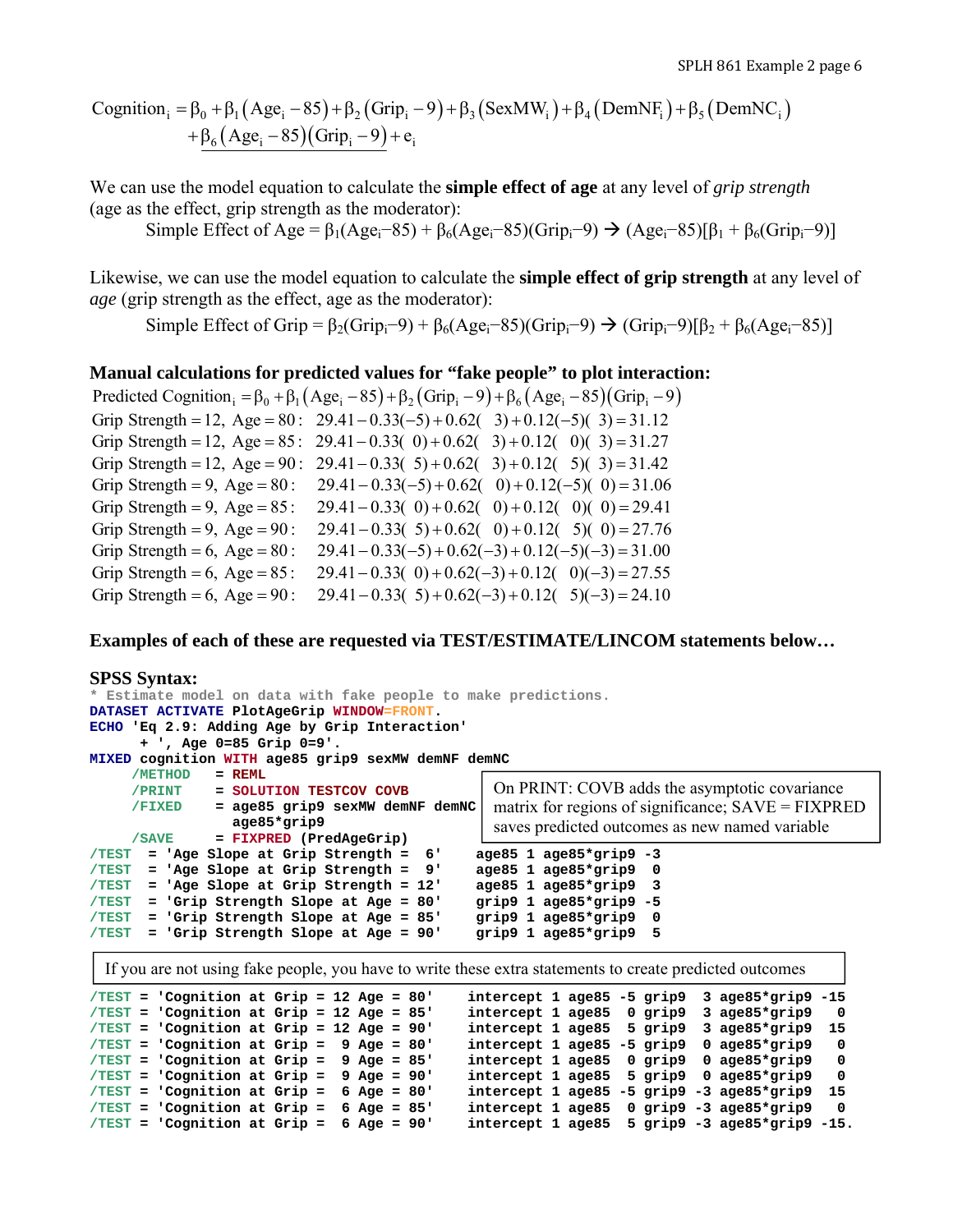```
* Subset predicted outcomes data to fake people.
DATASET ACTIVATE PlotAgeGrip. 
SELECT IF (caseID=-99). 
EXECUTE. 
ECHO 'Predicted Outcomes for Fake People in PlotAgeGrip Data'. 
PRINT TABLE / age85 grip9 sexMW demNF demNC PredAgeGrip. 
EXECUTE.
```
**TITLE1 'Eq 2.9: Adding Age by Grip Interaction';** 

### **SAS Syntax:**

On MODEL after /: COVB adds the asymptotic covariance matrix for regions of significance; OUTPM = saves predicted outcomes in new named dataset

```
TITLE2 'Age 0=85 Grip 0=9'; 
* Estimate model on data with fake people to make predictions;
PROC MIXED DATA=work.PlotAgeGrip COVTEST NOCLPRINT NAMELEN=100 IC METHOD=REML; 
MODEL cognition = age85 grip9 sexMW demNF demNC age85*grip9 
                        / CHISQ SOLUTION CL DDFM=BW COVB OUTPM=PredAgeGrip; 
ODS OUTPUT CovParms=CovAgeGrip SolutionF=FixAgeGrip COVB=CovBAgeGrip; 
ESTIMATE 'Age Slope at Grip Strength = 6' age85 1 age85*grip9 -3 / CL; 
ESTIMATE 'Age Slope at Grip Strength = 9' age85 1 age85*grip9 0 / CL; 
ESTIMATE 'Age Slope at Grip Strength = 12' age85 1 age85*grip9 3 / CL; 
ESTIMATE 'Grip Strength Slope at Age = 80' grip9 1 age85*grip9 -5 / CL; 
ESTIMATE 'Grip Strength Slope at Age = 85' grip9 1 age85*grip9 0 / CL; 
ESTIMATE 'Grip Strength Slope at Age = 90' grip9 1 age85*grip9 5 / CL; 
* If you are not using fake people, you have to write these to create predicted outcomes;
ESTIMATE 'Cognition at Grip = 12 Age = 80' intercept 1 age85 -5 grip9 3 age85*grip9 -15; 
ESTIMATE 'Cognition at Grip = 12 Age = 85' intercept 1 age85 0 grip9 3 age85*grip9
ESTIMATE 'Cognition at Grip = 12 Age = 90' intercept 1 age85 5 grip9 3 age85*grip9 15; 
ESTIMATE 'Cognition at Grip = 9 Age = 80' intercept 1 age85 -5 grip9 0 age85*grip9 0; 
ESTIMATE 'Cognition at Grip = 9 Age = 85' intercept 1 age85 0 grip9 0 age85*grip9 0; 
ESTIMATE 'Cognition at Grip = 9 Age = 90' intercept 1 age85 5 grip9 0 age85*grip9 0; 
ESTIMATE 'Cognition at Grip = 6 Age = 80' intercept 1 age85 -5 grip9 -3 age85*grip9 15; 
ESTIMATE 'Cognition at Grip = 6 Age = 85' intercept 1 age85 0 grip9 -3 age85*grip9 0; 
ESTIMATE 'Cognition at Grip = 6 Age = 90' intercept 1 age85 5 grip9 -3 age85*grip9 -15; 
RUN; TITLE1; TITLE2; 
* Call macro for regions of significance for main effects of interaction;
%Regions(FixData=FixAgeGrip, CovBData=CovBAgeGrip, Pred=grip9, Mod=age85, 
         ModCenter=85, Interact=age85*grip9, Order=6); 
%Regions(FixData=FixAgeGrip, CovBData=CovBAgeGrip, Pred=age85, Mod=grip9, 
         ModCenter=9, Interact=age85*grip9, Order=6) 
* Call macro to calculate R2 for overall model;
%ModelR2(CovBase=CovEmpty, CovFewer=CovDem, CovMore=CovAgeGrip); 
* Subset predicted outcomes data to fake people;
DATA PredAgeGrip; SET PredAgeGrip; WHERE caseID=-99; RUN; 
TITLE9 'Predicted Outcomes for Fake People'; 
PROC PRINT NOOBS DATA=PredAgeGrip; VAR age85 grip9 sexMW demNF demNC pred; RUN; 
STATA Syntax:
```

```
display as result "Eq 2.9: Adding Age by Grip Interaction"
display as result "Age 0=85 Grip 0=9"
mixed cognition c.age85 c.grip9 c.sexmw c.demNF c.demNC c.age85#c.grip9, /// 
                 || caseid: , noconstant variance reml, 
       estat ic, n(550), 
       estat vce, 
       lincom c.age85*1 + c.age85#c.grip9*-3 // Age Slope at Grip Strength = 6 
       lincom c.age85*1 + c.age85#c.grip9*0 // Age Slope at Grip Strength = 9
       lincom c.age85*1 + c.age85#c.grip9*3 // Age Slope at Grip Strength = 12
       lincom c.grip9*1 + c.age85#c.grip9*-5 // Grip Strength Slope at Age = 80
 lincom c.grip9*1 + c.age85#c.grip9*0 // Grip Strength Slope at Age = 85
 lincom c.grip9*1 + c.age85#c.grip9*5 // Grip Strength Slope at Age = 90 
      margins, at (c.age85=(-5(5)5) c.grip9=(-3(3)3)) vsquish, 
                                                                vce = COVB asymptotic cov matrix
```
The MARGINS option replaces the fake people and the separate prediction statements. Format: predictor=(start(interval)end)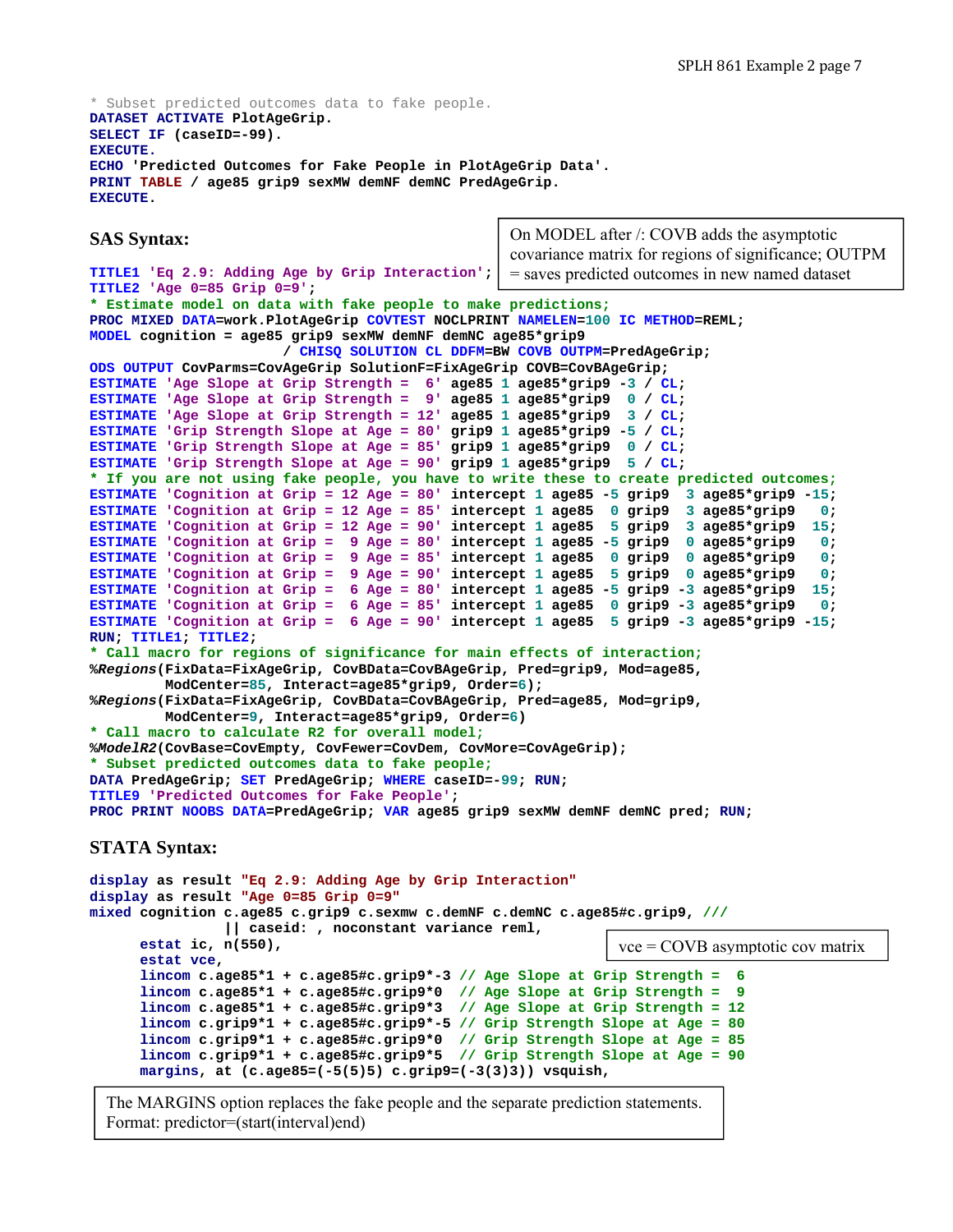# **SPSS Output (unless otherwise noted, and re-ordered for convenience):**

| <b>Information Criteria<sup>a</sup></b>     |          |  |  |  |  |  |  |  |  |  |
|---------------------------------------------|----------|--|--|--|--|--|--|--|--|--|
| -2 Restricted Log Likelihood                | 4011.694 |  |  |  |  |  |  |  |  |  |
| <b>Akaike's Information Criterion (AIC)</b> | 4013.694 |  |  |  |  |  |  |  |  |  |
| Hurvich and Tsai's Criterion (AICC)         | 4013.701 |  |  |  |  |  |  |  |  |  |
| <b>Bozdogan's Criterion (CAIC)</b>          | 4018.991 |  |  |  |  |  |  |  |  |  |
| <b>Schwarz's Bayesian Criterion (BIC)</b>   | 4017.991 |  |  |  |  |  |  |  |  |  |

#### **Estimates of Covariance Parameters<sup>a</sup>**

|                  |                 |                   |        |      | 95% Confidence Interval |                    |
|------------------|-----------------|-------------------|--------|------|-------------------------|--------------------|
| <b>Parameter</b> | <b>Estimate</b> | <b>Std. Error</b> | Wald Z | Sia. | <b>Lower Bound</b>      | <b>Upper Bound</b> |
| <b>Residual</b>  | 86.761505       | 5.265531          | 16.477 | .000 | 77.031419」              | 97.720629          |

# **From SAS Output for ModelR2 Macro:**

R2 (% Reduction) Overall and for CovDem vs. CovAgeGrip

|            |          |          |        |        |         | R2 from    |              |
|------------|----------|----------|--------|--------|---------|------------|--------------|
| Name       | CovParm  | Estimate | StdErr | ZValue | ProbZ   | Base       | R2 Increment |
| CovEmpty   | Residual | 120.76   | 7.2887 | 16.57  | < 0.001 | $-0.00000$ |              |
| CovDem     | Residual | 88.0709  | 5.3401 | 16.49  | <.0001  | 0.27069    |              |
| CovAgeGrip | Residual | 86,7615  | 5.2655 | 16.48  | < 0.001 | 0.28153    | 0.010843     |

### **Estimates of Fixed Effects<sup>a</sup>**

|                     |                 |                   |         |           |      | 95% Confidence Interval |                    |
|---------------------|-----------------|-------------------|---------|-----------|------|-------------------------|--------------------|
| <b>Parameter</b>    | <b>Estimate</b> | <b>Std. Error</b> | df      |           | Sig. | <b>Lower Bound</b>      | <b>Upper Bound</b> |
| Intercept           | 29.407803       | .694906           | 543,000 | 42.319    | .000 | 28.042770               | 30.772837          |
| age85               | $-0.333961$     | .120357           | 543     | $-2.775$  | .006 | $-570382$               | $-097539$          |
| grip9               | .619419         | .148742           | 543     | 4.164     | .000 | .327238                 | .911600            |
| sexMW               | $-3.455637$     | .887275           | 543     | $-3.895$  | .000 | $-5.198549$             | $-1.712726$        |
| demNF               | $-5.922543$     | 1.013632          | 543     | $-5.843$  | .000 | $-7.913663$             | $-3.931424$        |
| <b>demNC</b>        | $-16.300405$    | 1.512547          | 543     | $-10.777$ | .000 | $-19.271566$            | $-13.329244$       |
| age $85 *$ grip $9$ | .123018         | .040536           | 543     | 3.035     | .003 | .043391                 | .202646            |

# **Interpret these fixed effects:**

Intercept  $β_0 =$ 

Simple main effect of Age  $\beta_1$  =

Simple main effect of Grip Strength  $\beta_2$  =

Interpret Age by Grip Strength  $\beta_6 \rightarrow \text{Age}$  as Simple Effect, Grip as Moderator:

Interpret Age by Grip Strength  $\beta_6 \rightarrow$  Grip as Simple Effect, Age as Moderator: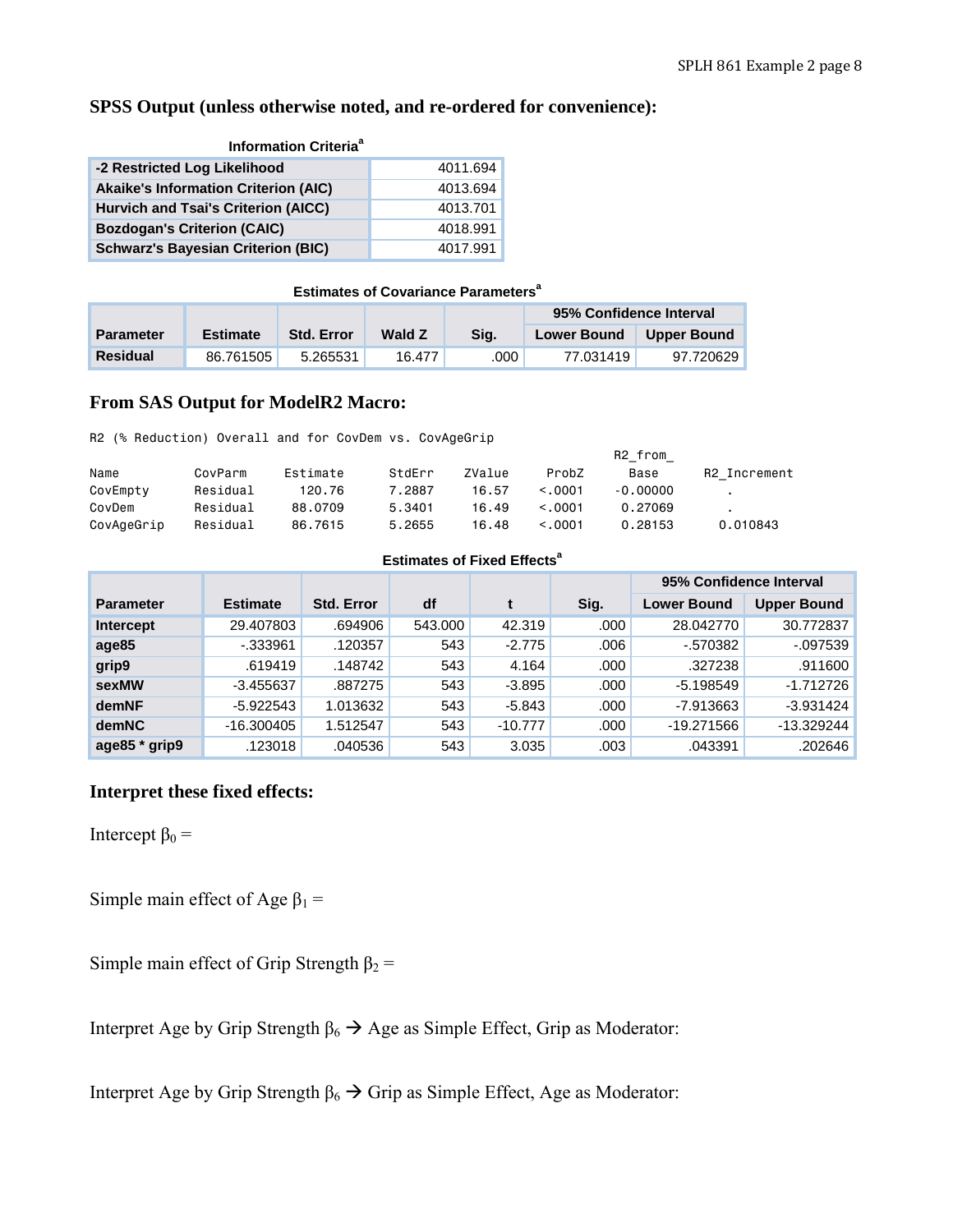| From SAS Output for ESTIMATE (or TEST in SPSS in separate tables): |  |
|--------------------------------------------------------------------|--|
|--------------------------------------------------------------------|--|

|                                               |           | Standard |     |         |          |           |            |
|-----------------------------------------------|-----------|----------|-----|---------|----------|-----------|------------|
| Label                                         | Estimate  | Error    | DF  | t Value | Pr >  t  | Lower     | Upper      |
| Age Slope at Grip Strength =<br>-6            | $-0.7030$ | 0.1534   | 543 | $-4.58$ | < 0.001  | $-1.0043$ | $-0.4017$  |
| Age Slope at Grip Strength $=$<br>9           | $-0.3340$ | 0.1204   | 543 | $-2.77$ | 0.0057   | $-0.5704$ | $-0.09754$ |
| Age Slope at Grip Strength = $12$             | 0.03509   | 0.1872   | 543 | 0.19    | 0.8513   | $-0.3325$ | 0.4027     |
| Grip Strength Slope at Age = 80               | 0.004326  | 0.2473   | 543 | 0.02    | 0.9861   | $-0.4815$ | 0.4902     |
| Grip Strength Slope at Age $=$<br>85          | 0.6194    | 0.1487   | 543 | 4.16    | < 0.0001 | 0.3272    | 0.9116     |
| Grip Strength Slope at Age = $90$             | 1.2345    | 0.2554   | 543 | 4.83    | < 0.001  | 0.7328    | 1.7362     |
|                                               |           |          |     |         |          |           |            |
| Cognition at Grip = $12$ Age = 80             | 31,0906   | 1,0924   | 543 | 28,46   | < 0.0001 | 28.9447   | 33,2364    |
| Cognition at Grip $=$<br>12 Age = $85$        | 31,2661   | 0.7053   | 543 | 44.33   | < 0.0001 | 29,8805   | 32,6516    |
| Cognition at Grip $=$<br>12 Age = $90$        | 31,4415   | 1,2462   | 543 | 25.23   | < 0.0001 | 28,9936   | 33,8895    |
| Cognition at Grip $=$<br>9 Age<br>$= 80$      | 31,0776   | 0.9168   | 543 | 33.90   | < 0.001  | 29,2767   | 32,8785    |
| Cognition at Grip $=$<br>$9 \text{ Age} = 85$ | 29,4078   | 0.6949   | 543 | 42.32   | < 0.0001 | 28,0428   | 30.7728    |
| Cognition at Grip $=$<br>9 Age<br>$=$<br>90   | 27,7380   | 0.9217   | 543 | 30.09   | < 0.0001 | 25,9274   | 29,5486    |
| Cognition at Grip $=$<br>6 Age $=$<br>-80     | 31,0646   | 1,2605   | 543 | 24,65   | < 0.0001 | 28,5886   | 33,5406    |
| Cognition at Grip $=$<br>6 Age $=$<br>85      | 27,5495   | 0.9309   | 543 | 29.60   | < 0.0001 | 25.7210   | 29,3781    |
| Cognition at Grip $=$<br>6 Age = $90$         | 24,0345   | 1.1491   | 543 | 20.92   | < 0.001  | 21,7773   | 26,2917    |
|                                               |           |          |     |         |          |           |            |

# Predicted Outcomes for Fake People<br>dem dem

|       |       |       | dem | dem       |         |
|-------|-------|-------|-----|-----------|---------|
| age85 | grip9 | sexmw | NF  | <b>NC</b> | Pred    |
| $-5$  | 3     | 0     | 0   | 0         | 31,0906 |
| 0     | 3     | 0     | 0   | 0         | 31,2661 |
| 5     | 3     | 0     | 0   | 0         | 31.4415 |
| - 5   | 0     | 0     | 0   | 0         | 31,0776 |
| 0     | 0     | 0     | 0   | 0         | 29,4078 |
| 5     | 0     | 0     | 0   | 0         | 27,7380 |
| - 5   | -3    | 0     | 0   | 0         | 31,0646 |
| 0     | -3    | 0     | 0   | 0         | 27.5495 |
| 5     | -3    | ი     | ŋ   | ი         | 24,0345 |

This printout of the fake cases only is from the "PlotAgeGrip" dataset in SPSS (in which the "pred" column is named as given in the FIXPRED option) or the "PredAgeGrip" dataset in SAS (as given by the OUTPM= option).

# **From plotting predicted outcomes in excel:**

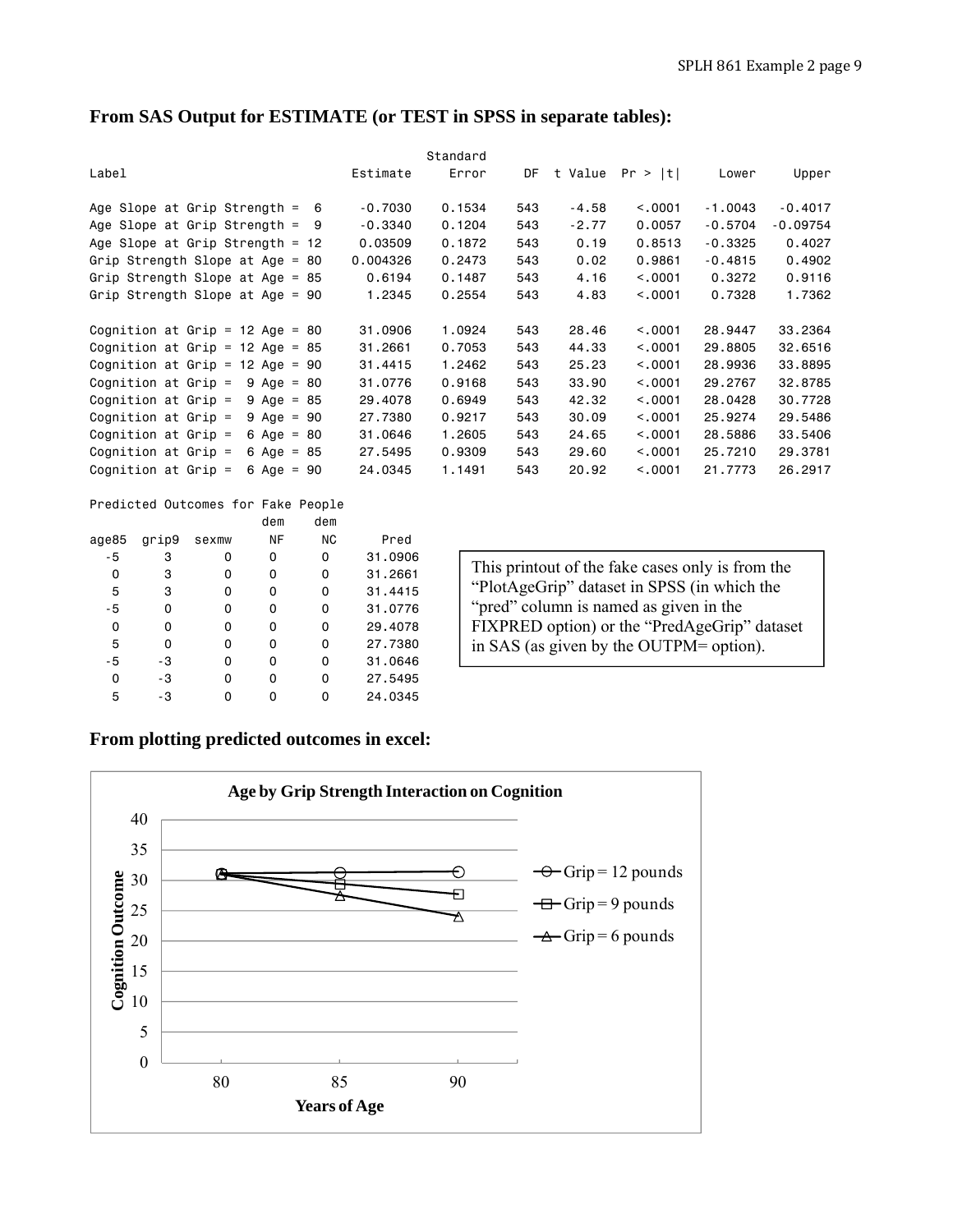|                  |                 |                   |         |           |      | 95% Confidence Interval |                    |
|------------------|-----------------|-------------------|---------|-----------|------|-------------------------|--------------------|
| <b>Parameter</b> | <b>Estimate</b> | <b>Std. Error</b> | df      |           | Sig. | <b>Lower Bound</b>      | <b>Upper Bound</b> |
| Intercept        | 29.407803       | .694906           | 543.000 | 42.319    | .000 | 28.042770               | 30.772837          |
| age85            | -.333961        | .120357           | 543     | $-2.775$  | .006 | $-570382$               | $-097539$          |
| grip9            | .619419         | .148742           | 543     | 4.164     | .000 | .327238                 | .911600            |
| sexMW            | $-3.455637$     | .887275           | 543     | $-3.895$  | .000 | $-5.198549$             | $-1.712726$        |
| demNF            | $-5.922543$     | 1.013632          | 543     | $-5.843$  | .000 | $-7.913663$             | $-3.931424$        |
| <b>demNC</b>     | $-16.300405$    | 1.512547          | 543     | $-10.777$ | .000 | $-19.271566$            | $-13.329244$       |
| age85 * grip9    | .123018         | .040536           | 543     | 3.035     | .003 | .043391                 | .202646            |

### **Repeated from above (values needed for regions of significance in bold): Estimates of Fixed Effects<sup>a</sup>**

# **From adding COVB in SPSS or SAS, or estat vce in STATA (bolded values needed for regions):**

| <u>oovananoo matrix iyi catiinatoo ol Fixou choqta</u> |            |            |             |           |             |             |               |  |  |
|--------------------------------------------------------|------------|------------|-------------|-----------|-------------|-------------|---------------|--|--|
| <b>Parameter</b>                                       | Intercept  | age85      | grip9       | sexmw     | demNF       | demNC       | age85 * grip9 |  |  |
| Intercept                                              | .482895    | .000454    | $-0.30753$  | $-450672$ | $-182029$   | $-226347$   | .001916       |  |  |
| age85                                                  | .000454    | .014486    | .003317     | .005024   | $-0.004131$ | $-0.001151$ | .000959       |  |  |
| grip9                                                  | $-0.30753$ | .003317    | .022124     | .053743   | $-013388$   | $-.000301$  | .000203       |  |  |
| sexMW                                                  | $-450672$  | .005024    | .053743     | .787257   | $-071016$   | .023708     | .002695       |  |  |
| demNF                                                  | $-182029$  | $-0.04131$ | $-0.013388$ | $-071016$ | 1.027449    | .212912     | $-.002679$    |  |  |
| demNC                                                  | $-226347$  | $-001151$  | $-0.000301$ | .023708   | .212912     | 2.287799    | .002396       |  |  |
| age85 * grip9                                          | .001916    | .000959    | .000203     | .002695   | $-002679$   | .002396     | .001643       |  |  |

#### **Covariance Matrix for Estimates of Fixed Effects<sup>a</sup>**

# **See excel sheet for calculations, as provided by the SAS macro %Regions below:**

Regions of significance for age85\*grip9 interaction:

The effect of grip9 will be significant at centered values of age85 BELOW the lower bound and ABOVE the upper bound, which translate to these uncentered lower and upper bounds.

| Centered | Centered   | Uncentered | Uncentered |
|----------|------------|------------|------------|
| l ower   | Upper      | lower      | Upper      |
| -14.8174 | $-2.28519$ | 70.1826    | 82.7148    |

So the effect of grip strength will be significantly negative below age  $= 70.19$  years, nonsignificant between age  $= 70.19$  and 82.71 years, and significantly positive after age  $= 82.71$  years.

Regions of significance for age85\*grip9 interaction:

The effect of age85 will be significant at centered values of grip9 BELOW the lower bound and ABOVE the upper bound, which translate to these uncentered lower and upper bounds.

| Centered | Centered | Uncentered | Uncentered |
|----------|----------|------------|------------|
| l ower   | Upper    | l ower     | Upper      |
| 0.66541  | 9.52041  | 9.66541    | 18.5204    |

Similarly, the effect of age will be significantly negative below grip strength = 9.66 pounds, nonsignificant between 9.66 and 18.48 pounds, and significantly positive after 18.48 pounds.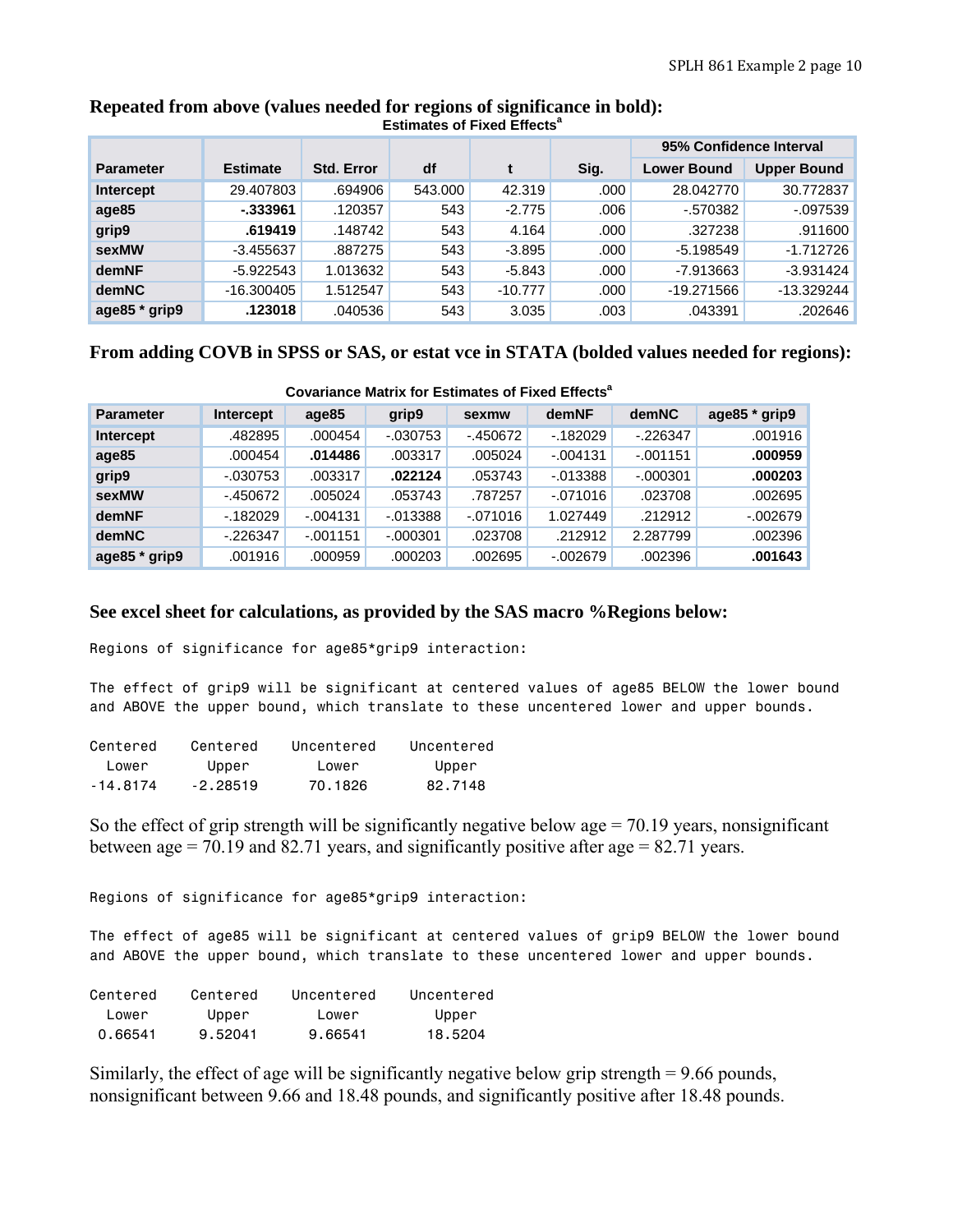# **MIXED Syntax and Output for Equation 2.18, adding sexMW\*demNC, sexMW\*demNF, age85\*sexMW, grip9\*sexMW, age85\*grip9\*sexMW:**

#### **Syntax for creating fake people to show three-way interaction in SPSS and SAS:**

```
* Creating 'fake people' to show age*grip*sex interaction. 
* Each row is a fake person for which to create a predicted outcome. 
DATA LIST FREE / caseID grip9 age85 sexMW demNF demNC. 
BEGIN DATA. 
-99 3 -5 0 0 0 
-99 3 0 0 0 0 
-99 3 5 0 0 0 
        -5 0 0
-99 0 0 0 0 0 
-99 0 5 0 0 0 
-99 -3 -5 0 0 0 
-99 -3 0 0 0 0 
-99 -3 5 0 0 0 
    -99 3 -5 1 0 0 
-99 3 0 1 0 0 
        -99 3 5 1 0 0 
-99 0 -5 1 0 0 
    -99 0 0 1 0 0 
-99 0 5 1 0 0 
-99 -3 -5 1 0 0 
-99 -3 0 1 0 0 
-99 -3 5 1 0 0 
END DATA. 
DATASET NAME FakeAgeGripSex. 
* Merge with real data. 
ADD FILES FILE=Chapter2 /FILE=FakeAgeGripSex. 
DATASET NAME PlotAgeGripSex. 
SORT CASES BY caseID. 
DATASET CLOSE FakeAgeGripSex. 
* Creating 'fake people' to show age*grip*sex interaction;
* Each row is a fake person for which to create a predicted outcome;
DATA work.FakeAgeGripSex; INPUT caseID grip9 age85 sexMW demNF demNC; 
DATALINES; 
    -99 3 -5 0 0 0 
-99 3 0 0 0 0 
-99 3 5 0 0 0 
-99 0 -5 0 0 0 
-99 0 0 0 0 0 
-99 0 5 0 0 0 
-99 -3 -5 0 0 0 
-99 -3 0 0 0 0 
        -99 -3 5 0 0 0 
-99 3 -5 1 0 0 
-99 3 0 1 0 0 
-99 3 5 1 0 0 
-99 0 -5 1 0 0 
-99 0 0 1 0 0 
-99 0 5 1 0 0 
        -99 -3 -5 1 0 0 
-99 -3 0 1 0 0 
-99 -3 5 1 0 0 
; RUN; 
* Merge with real data;
                        Note that the variables that are not part of the age*grip*sex 
                        interaction are held constant at 0, but they must be included 
                        for predicted outcomes to be created.
                              The dataset "PlotAgeGripSex" will be used in estimating 
                              this model instead of the original Chapter2 dataset.
```
**DATA work.PlotAgeGripSex; MERGE work.Chapter2 work.FakeAgeGripSex; BY caseID; RUN;**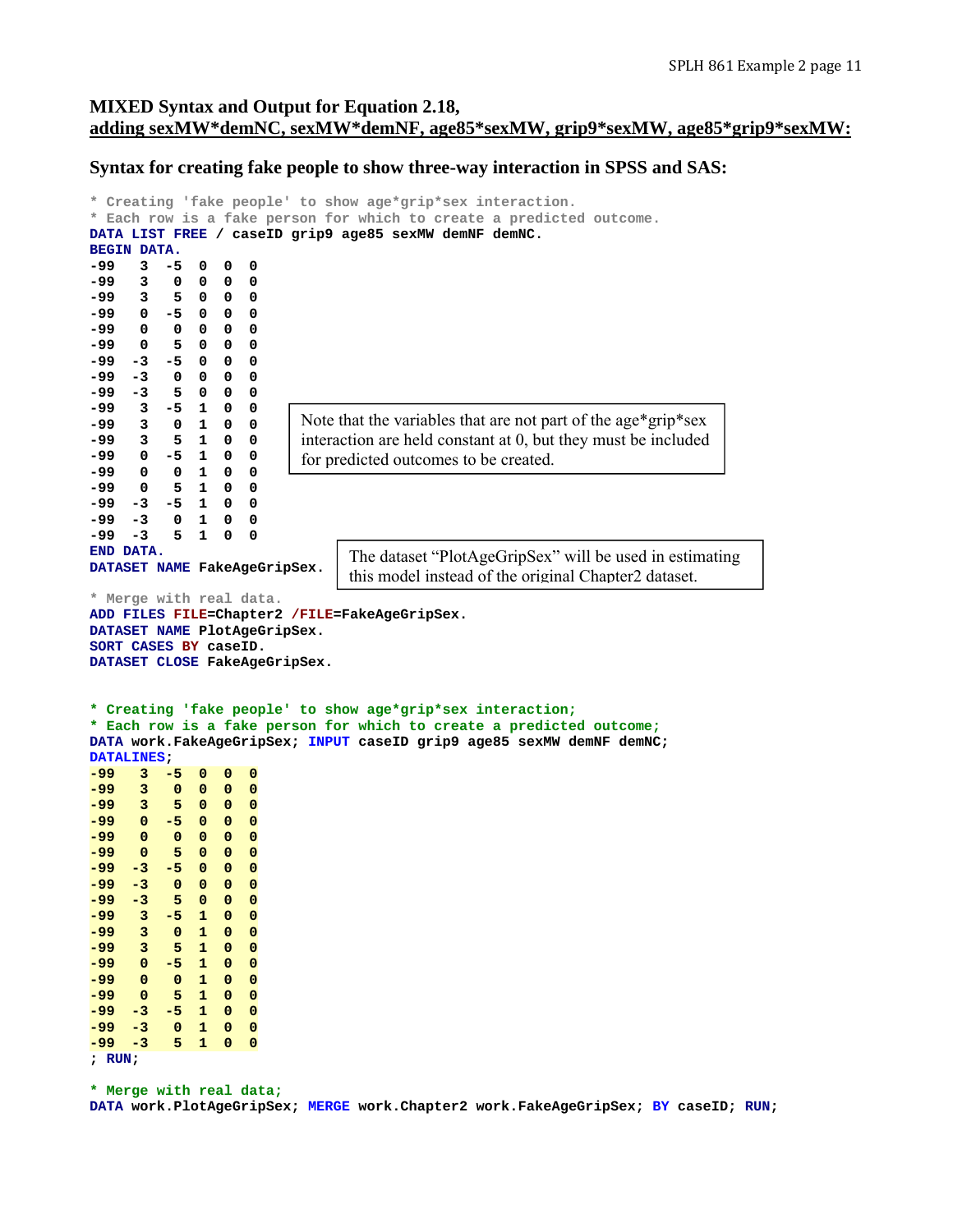**SPSS Syntax (separated by function here, but must be in contiguous lines to run in SPSS):**

```
* Estimate model on data with fake people to make predictions. 
DATASET ACTIVATE PlotAgeGripSex WINDOW=FRONT. 
ECHO 'Eq 2.18: Adding Sex by Age by Grip Three-Way Interaction' 
       + ', Age 0=85 Grip 0=9 Sex 0=Men Dementia 0=None'. 
MIXED cognition WITH age85 grip9 sexMW demNF demNC 
      /METHOD = REML
      /PRINT = SOLUTION TESTCOV 
              /FIXED = age85 grip9 sexmw demNF demNC age85*grip9 sexMW*demNF sexMW*demNC 
                  age85*sexMW grip9*sexMW age85*grip9*sexMW 
      /SAVE = FIXPRED (Pred3AgeSexGrip)
```

```
Cognition<sub>i</sub> = \beta_0 + \beta_1 (Age<sub>i</sub> - 85) + \beta_2 (Grip<sub>i</sub> - 9) + \beta_3 (SexMW<sub>i</sub>) + \beta_4 (DemNF<sub>i</sub>) + \beta_5 (DemNC<sub>i</sub>)
+\beta_6(Age_i-85)(Grip_i-9)+\beta_7(SexMW_i)(DemNF_i)+\beta_8(SexMW_i)(DemNC_i)+\beta_9 (Age_i -85)(SexMW_i)+\beta_{10} (Grip_i -9)(SexMW_i)+\beta_{11} (Age_i - 85) (Grip_i - 9) (SexMW_i) + e_iSimple main effects come from: 
                                                                                         what it is (main effect) 
                                                                                     + what modifies it (2-ways + 3-ways)
```
#### **Simple main effect of age:**

 $\beta_1(Age_i-85) + \beta_6(Age_i-85)(Grip_i-9) + \beta_9(Age_i-85)(SexMW_i) + \beta_{11}(Age_i-85)(Grip_i-9)(SexMW_i)$  $= (Age_i-85)^*[\underline{\beta}_1 + \underline{\beta}_6(Grip_i-9) + \underline{\beta}_9(SexMW_i) + \underline{\beta}_{11}(Grip_i-9)(SexMW_i)]$ 

```
/TEST = "Age for Grip=6, Men" age85 1 age85*grip9 -3 age85*sexMW 0 age85*grip9*sexMW 0 
        /TEST = "Age for Grip=9, Men" age85 1 age85*grip9 0 age85*sexMW 0 age85*grip9*sexMW 0 
/TEST = "Age for Grip=12, Men" age85 1 age85*grip9 3 age85*sexMW 0 age85*grip9*sexMW 0 
/TEST = "Age for Grip=6, Women" age85 1 age85*grip9 -3 age85*sexMW 1 age85*grip9*sexMW -3 
/TEST = "Age for Grip=9, Women" age85 1 age85*grip9 0 age85*sexMW 1 age85*grip9*sexMW 0 
/TEST = "Age for Grip=12, Women" age85 1 age85*grip9 3 age85*sexMW 1 age85*grip9*sexMW 3
```
### **Simple main effect of grip strength:**

```
\beta_2(\text{Grip}_i-9) + \beta_6(\text{Age}_i-85)(\text{Grip}_i-9) + \beta_{10}(\text{Grip}_i-9)(\text{SexMW}_i) + \beta_{11}(\text{Age}_i-85)(\text{Grip}_i-9)(\text{SexMW}_i)= (Grip<sub>i</sub>–9)*[β<sub>2</sub> + β<sub>6</sub>(Age<sub>i</sub>–85) + β<sub>10</sub>(SexMW<sub>i</sub>) + β<sub>11</sub>(Age<sub>i</sub>–85)(SexMW<sub>i</sub>)]
```

```
/TEST = "Grip for Age=80, Men" grip9 1 age85*grip9 -5 grip9*sexMW 0 age85*grip9*sexMW 0 
/TEST = "Grip for Age=85, Men" grip9 1 age85*grip9 0 grip9*sexMW 0 age85*grip9*sexMW 0 
/TEST = "Grip for Age=90, Men" grip9 1 age85*grip9 5 grip9*sexMW 0 age85*grip9*sexMW 0 
/TEST = "Grip for Age=80, Women" grip9 1 age85*grip9 -5 grip9*sexMW 1 age85*grip9*sexMW -5 
/TEST = "Grip for Age=85, Women" grip9 1 age85*grip9 0 grip9*sexMW 1 age85*grip9*sexMW 0 
/TEST = "Grip for Age=90, Women" grip9 1 age85*grip9 5 grip9*sexMW 1 age85*grip9*sexMW 5
```
#### **Simple main effect of sex (hold dementia group at 0=none):**

 $\beta_3$ (SexMW<sub>i</sub>) +  $\beta_9$ (Age<sub>i</sub>–85)(SexMW<sub>i</sub>) +  $\beta_{10}$ (Grip<sub>i</sub>–9)(SexMW<sub>i</sub>) +  $\beta_{11}$ (Age<sub>i</sub>–85)(Grip<sub>i</sub>–9)(SexMW<sub>i</sub>)  $=$  (SexMW<sub>i</sub>) \*[β<sub>3</sub>+ β<sub>9</sub>(Age<sub>i</sub>–85) + β<sub>10</sub>(Grip<sub>i</sub>–9) + β<sub>11</sub>(Age<sub>i</sub>–85)(Grip<sub>i</sub>–9)]

```
/TEST = "Sex: Age=80, Grip=6" sexMW 1 age85*sexMW-5 grip9*sexMW -3 age85*grip9*sexMW 15 
/TEST = "Sex: Age=85, Grip=6" sexMW 1 age85*sexMW 0 grip9*sexMW -3 age85*grip9*sexMW 0 
/TEST = "Sex: Age=90, Grip=6" sexMW 1 age85*sexMW 5 grip9*sexMW -3 age85*grip9*sexMW -15 
/TEST = "Sex: Age=80, Grip=9" sexMW 1 age85*sexMW-5 grip9*sexMW 0 age85*grip9*sexMW 0 
/TEST = "Sex: Age=85, Grip=9" sexMW 1 age85*sexMW 0 grip9*sexMW 0 age85*grip9*sexMW 0 
/TEST = "Sex: Age=90, Grip=9" sexMW 1 age85*sexMW 5 grip9*sexMW 0 age85*grip9*sexMW 0 
/TEST = "Sex: Age=80,Grip=12" sexMW 1 age85*sexMW-5 grip9*sexMW 3 age85*grip9*sexMW -15 
/TEST = "Sex: Age=85,Grip=12" sexMW 1 age85*sexMW 0 grip9*sexMW 3 age85*grip9*sexMW 0 
/TEST = "Sex: Age=90,Grip=12" sexMW 1 age85*sexMW 5 grip9*sexMW 3 age85*grip9*sexMW 15
```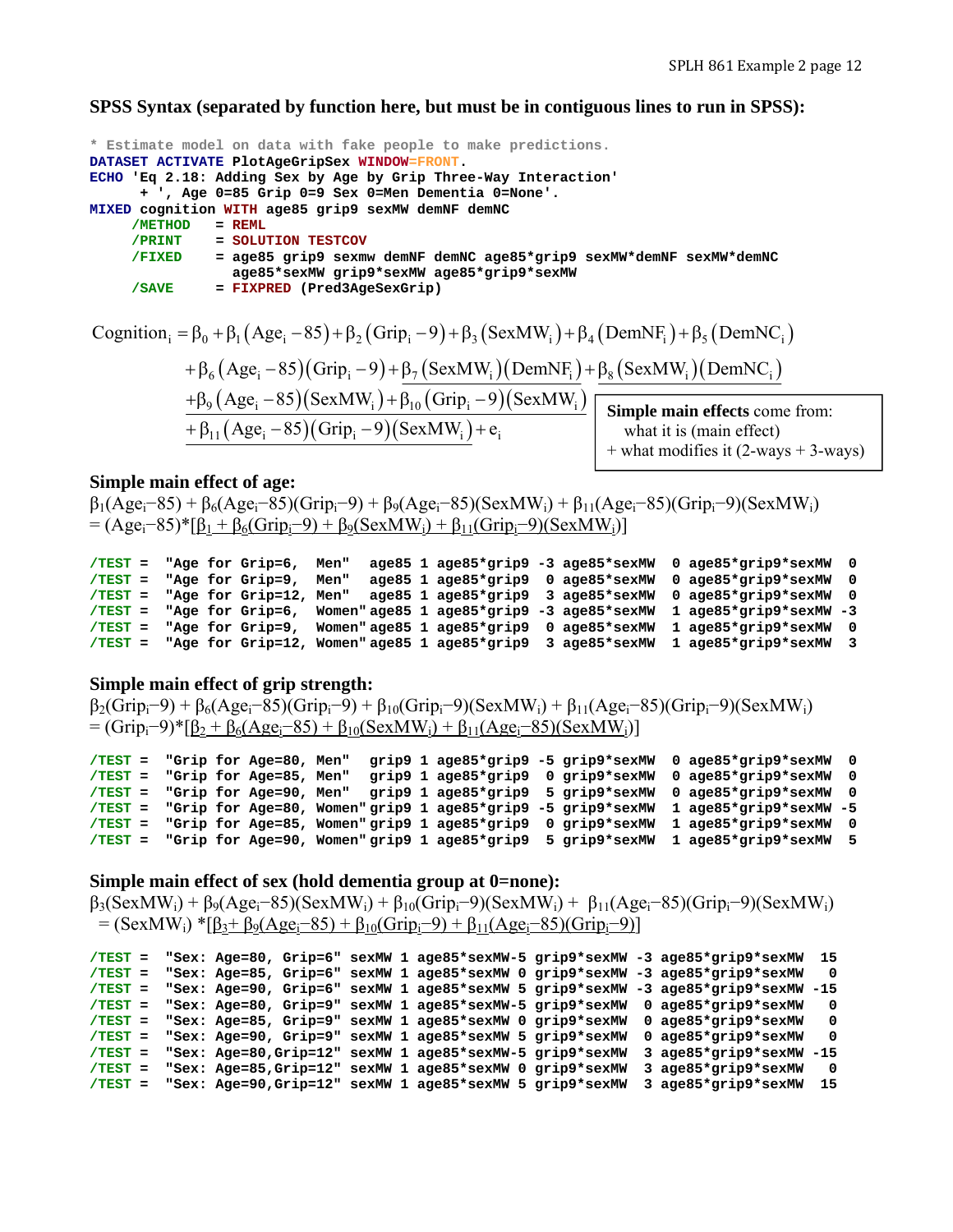**Simple two-way interaction of age\*grip:**  $\beta_6(Age_i-85)(Grip_i-9) + \beta_{11}(Age_i-85)(Grip_i-9)(SexMW_i)$ 

```
/TEST = "Age by Grip: Men" age85*grip9 1 age85*grip9*sexMW 0 
                                        /TEST = "Age by Grip: Women" age85*grip9 1 age85*grip9*sexMW 1
```
**Simple two-way interaction of age\*sex:**  $\beta_9(Age_i-85)(SexMW_i) + \beta_{11}(Age_i-85)(Grip_i-9)(SexMW_i)$ 

```
/TEST = "Sex by Age: Grip=6" age85*sexMW1 age85*grip9*sexMW -3 
/TEST = "Sex by Age: Grip=9" age85*sexMW1 age85*grip9*sexMW 0 
/TEST = "Sex by Age: Grip=12" age85*sexMW1 age85*grip9*sexMW 3
```
**Simple two-way interaction of grip\*sex:**  $\beta_{10}(Grip_i-9)(SexMW_i) + \beta_{11}(Age_i-85)(Grip_i-9)(SexMW_i)$ 

```
/TEST = "Sex by Grip: Age=80" grip9*sexMW 1 age85*grip9*sexMW -5 
/TEST = "Sex by Grip: Age=85" grip9*sexMW 1 age85*grip9*sexMW 0 
/TEST = "Sex by Grip: Age=90" grip9*sexMW 1 age85*grip9*sexMW 5. 
* Subset predicted outcomes data to fake people. 
DATASET ACTIVATE PlotAgeGripSex. 
SELECT IF (caseID=-99). 
EXECUTE. 
ECHO 'Predicted Outcomes for Fake People in PlotAgeGripSex Data'. 
PRINT TABLE / age85 grip9 sexmw demNF demNC Pred3AgeSexGrip. 
EXECUTE.
```
### **SAS Syntax:**

```
TITLE1 'Eq 2.18: Adding Sex by Age by Grip Three-Way Interaction'; 
TITLE2 'Age 0=85 Grip 0=9 Sex 0=Men Dementia 0=None'; 
* Estimate model on data with fake people to make predictions;
PROC MIXED DATA=work.PlotAgeGripSex COVTEST NOCLPRINT NAMELEN=100 IC METHOD=REML; 
      MODEL cognition = age85 grip9 sexmw demNF demNC 
                        age85*grip9 sexmw*demNF sexmw*demNC 
                        age85*sexMWgrip9*sexMW age85*grip9*sexMW 
                          / CHISQ SOLUTION CL DDFM=BW OUTPM=Pred3AgeSexGrip; 
      ODS OUTPUT CovParms=Cov3AgeSexGrip; 
* Request simple effects of Age; 
ESTIMATE "Age for Grip=6, Men" age85 1 age85*grip9 -3 age85*sexMW 0 age85*grip9*sexMW 0; 
ESTIMATE "Age for Grip=9, Men" age85 1 age85*grip9 0 age85*sexMW 0 age85*grip9*sexMW 0; 
ESTIMATE "Age for Grip=12, Men" age85 1 age85*grip9 3 age85*sexMW 0 age85*grip9*sexMW 0; 
ESTIMATE "Age for Grip=6, Women" age85 1 age85*grip9 -3 age85*sexMW 1 age85*grip9*sexMW -3; 
ESTIMATE "Age for Grip=9, Women" age85 1 age85*grip9 0 age85*sexMW 1 age85*grip9*sexMW 0; 
ESTIMATE "Age for Grip=12, Women" age85 1 age85*grip9 3 age85*sexMW 1 age85*grip9*sexMW 3; 
* Request simple effects of Grip; 
ESTIMATE "Grip for Age=80, Men" grip9 1 age85*grip9 -5 grip9*sexMW 0 age85*grip9*sexMW 0; 
ESTIMATE "Grip for Age=85, Men" grip9 1 age85*grip9 0 grip9*sexMW 0 age85*grip9*sexMW 0; 
ESTIMATE "Grip for Age=90, Men" grip9 1 age85*grip9 5 grip9*sexMW 0 age85*grip9*sexMW 0; 
ESTIMATE "Grip for Age=80, Women" grip9 1 age85*grip9 -5 grip9*sexMW 1 age85*grip9*sexMW -5; 
ESTIMATE "Grip for Age=85, Women" grip9 1 age85*grip9 0 grip9*sexMW 1 age85*grip9*sexMW 0; 
ESTIMATE "Grip for Age=90, Women" grip9 1 age85*grip9 5 grip9*sexMW 1 age85*grip9*sexMW 5; 
* Request simple effects of Sex (hold demgroup 0=None); 
ESTIMATE "Sex: Age=80, Grip=6" sexMW 1 age85*sexMW-5 grip9*sexMW -3 age85*grip9*sexMW 15; 
ESTIMATE "Sex: Age=85, Grip=6" sexMW 1 age85*sexMW 0 grip9*sexMW -3 age85*grip9*sexMW 0; 
ESTIMATE "Sex: Age=90, Grip=6" sexMW 1 age85*sexMW 5 grip9*sexMW -3 age85*grip9*sexMW -15; 
ESTIMATE "Sex: Age=80, Grip=9" sexMW 1 age85*sexMW-5 grip9*sexMW 0 age85*grip9*sexMW 0; 
ESTIMATE "Sex: Age=85, Grip=9" sexMW 1 age85*sexMW 0 grip9*sexMW 0 age85*grip9*sexMW 0; 
ESTIMATE "Sex: Age=90, Grip=9" sexMW 1 age85*sexMW 5 grip9*sexMW 0 age85*grip9*sexMW 0; 
ESTIMATE "Sex: Age=80,Grip=12" sexMW 1 age85*sexMW-5 grip9*sexMW 3 age85*grip9*sexMW -15; 
ESTIMATE "Sex: Age=85,Grip=12" sexMW 1 age85*sexMW 0 grip9*sexMW 3 age85*grip9*sexMW 0; 
ESTIMATE "Sex: Age=90,Grip=12" sexMW 1 age85*sexMW 5 grip9*sexMW 3 age85*grip9*sexMW 15; 
* Request simple two-way interactions of age*grip;
ESTIMATE "Age by Grip: Men" age85*grip9 1 age85*grip9*sexMW 0; 
                                 ESTIMATE "Age by Grip: Women" age85*grip9 1 age85*grip9*sexMW 1;
```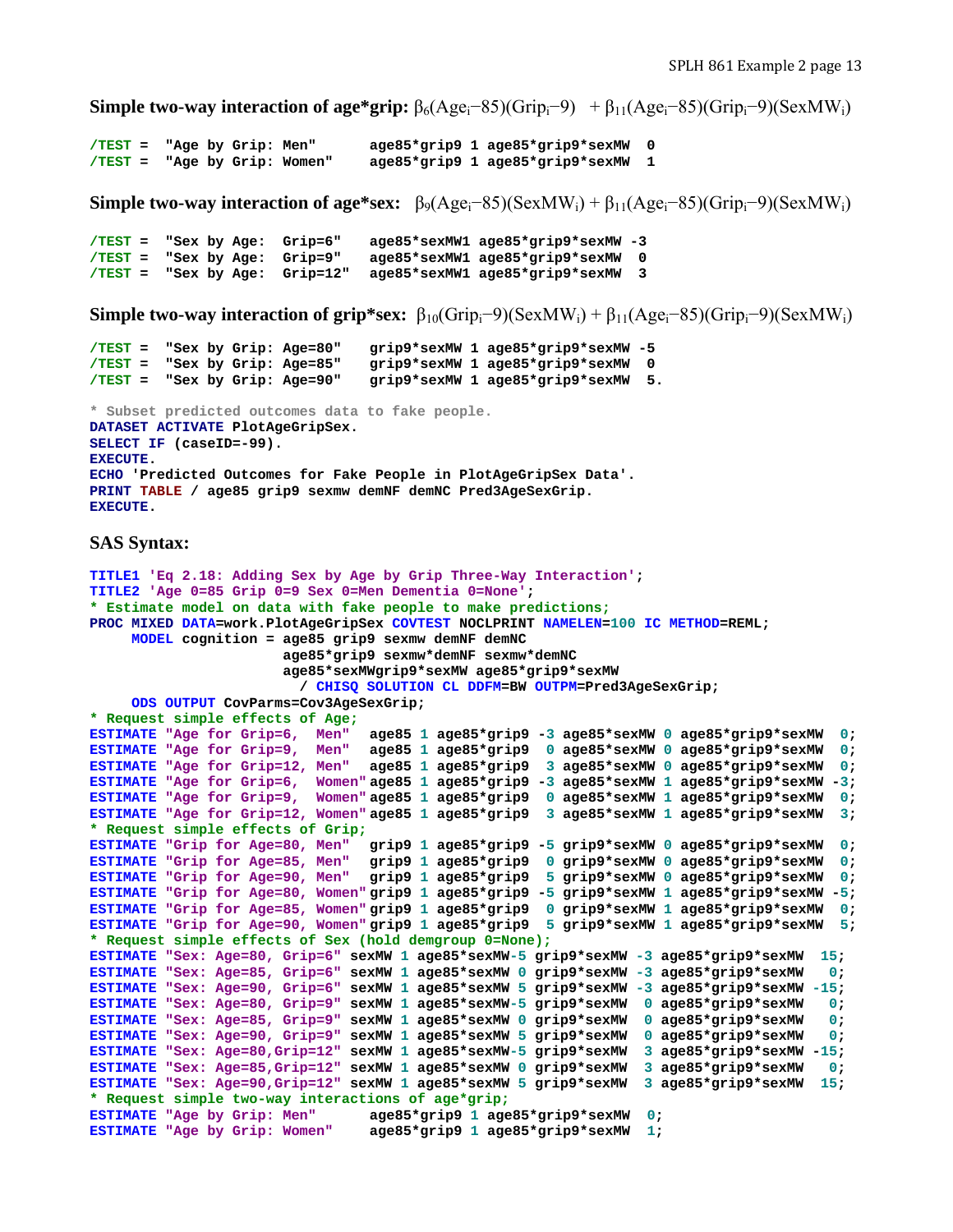```
* Request simple two-way interactions of age*sex;
ESTIMATE "Sex by Age: Grip=6" age85*sexMW 1 age85*grip9*sexMW -3; 
ESTIMATE "Sex by Age: Grip=9" age85*sexMW 1 age85*grip9*sexMW 0; 
ESTIMATE "Sex by Age: Grip=12" age85*sexMW 1 age85*grip9*sexMW 3; 
* Request simple two-way interactions of grip*sex;
ESTIMATE "Sex by Grip: Age=80" grip9*sexMW 1 age85*grip9*sexMW -5; 
ESTIMATE "Sex by Grip: Age=85" grip9*sexMW 1 age85*grip9*sexMW 0; 
ESTIMATE "Sex by Grip: Age=90" grip9*sexMW 1 age85*grip9*sexMW 5; 
RUN; TITLE1; TITLE2; 
* Call macro to calculate R2 for overall model;
%ModelR2(CovBase=CovEmpty, CovFewer=Cov2AgeSexGrip, CovMore=Cov3AgeSexGrip); 
* Subset predicted outcomes data to fake people;
DATA Pred3AgeSexGrip; SET Pred3AgeSexGrip; WHERE caseID=-99; RUN; 
TITLE9 'Predicted Outcomes for Fake People'; 
PROC PRINT NOOBS DATA=Pred3AgeSexGrip; VAR age85 grip9 sexmw demNF demNC pred; RUN;
```
#### **STATA Syntax:**

```
display as result "Eq 2.18: Adding Sex by Age by Grip Three-Way Interaction" 
display as result "Age 0=85 Grip 0=9 Sex 0=Men Dementia 0=None" 
mixed cognition c.age85 c.grip9 c.sexmw c.demNF c.demNC ///
                 c.age85#c.grip9 c.sexmw#c.demNF c.sexmw#c.demNC ///
                 c.age85#c.sexmw c.grip9#c.sexmw c.age85#c.grip9#c.sexmw, /// 
                 || caseid: , noconstant variance reml, 
       estat ic, n(550), 
      margins, at (c.c.age85=(-5(5)5) c.c.grip9=(-3(3)3) c.c.sexmw=(0(1)1)) vsquish, 
* Request simple effects of Age for grip=6,9,12 by sex=M,W 
lincom c.age85*1 + c.age85#c.grip9*-3 + c.age85#c.sexmw*0 + c.age85#c.grip9#c.sexmw*0 
lincom c.age85*1 + c.age85#c.grip9*0 + c.age85#c.sexmw*0 + c.age85#c.grip9#c.sexmw*0 
lincom c.age85*1 + c.age85#c.grip9*3 + c.age85#c.sexmw*0 + c.age85#c.grip9#c.sexmw*0 
lincom c.age85*1 + c.age85#c.grip9*-3 + c.age85#c.sexmw*1 + c.age85#c.grip9#c.sexmw*-3 
lincom c.age85*1 + c.age85#c.grip9*0 + c.age85#c.sexmw*1 + c.age85#c.grip9#c.sexmw*0 
lincom c.age85*1 + c.age85#c.grip9*3 + c.age85#c.sexmw*1 + c.age85#c.grip9#c.sexmw*3 
* Request simple effects of Grip for age=80,85,80 by sex=M,W
lincom c.grip9*1 + c.age85#c.grip9*-5 + c.grip9#c.sexmw*0 + c.age85#c.grip9#c.sexmw*0 
lincom c.grip9*1 + c.age85#c.grip9*0 + c.grip9#c.sexmw*0 + c.age85#c.grip9#c.sexmw*0 
lincom c.grip9*1 + c.age85#c.grip9*5 + c.grip9#c.sexmw*0 + c.age85#c.grip9#c.sexmw*0 
lincom c.grip9*1 + c.age85#c.grip9*-5 + c.grip9#c.sexmw*1 + c.age85#c.grip9#c.sexmw*-5 
lincom c.grip9*1 + c.age85#c.grip9*0 + c.grip9#c.sexmw*1 + c.age85#c.grip9#c.sexmw*0 
lincom c.grip9*1 + c.age85#c.grip9*5 + c.grip9#c.sexmw*1 + c.age85#c.grip9#c.sexmw*5 
* Request simple effects of Sex (hold demgroup 0=None) for age=80,85,90 by grip=6,9,12 
lincom c.sexmw*1 + c.age85#c.sexmw*-5 + c.grip9#c.sexmw*-3 + c.age85#c.grip9#c.sexmw*15 
lincom c.sexmw*1 + c.age85#c.sexmw*0 + c.grip9#c.sexmw*-3 + c.age85#c.grip9#c.sexmw*0 
lincom c.sexmw*1 + c.age85#c.sexmw*5 + c.grip9#c.sexmw*-3 + c.age85#c.grip9#c.sexmw*-15 
lincom c.sexmw*1 + c.age85#c.sexmw*-5 + c.grip9#c.sexmw*0 + c.age85#c.grip9#c.sexmw*0 
lincom c.sexmw*1 + c.age85#c.sexmw*0 + c.grip9#c.sexmw*0 + c.age85#c.grip9#c.sexmw*0 
lincom c.sexmw*1 + c.age85#c.sexmw*5 + c.grip9#c.sexmw*0 + c.age85#c.grip9#c.sexmw*0 
lincom c.sexmw*1 + c.age85#c.sexmw*-5 + c.grip9#c.sexmw*3 + c.age85#c.grip9#c.sexmw*-15 
lincom c.sexmw*1 + c.age85#c.sexmw*0 + c.grip9#c.sexmw*3 + c.age85#c.grip9#c.sexmw*0 
lincom c.sexmw*1 + c.age85#c.sexmw*5 + c.grip9#c.sexmw*3 + c.age85#c.grip9#c.sexmw*15 
* Request simple two-way interactions of age*grip for M,W
lincom c.age85#c.grip9*1 + c.age85#c.grip9#c.sexmw*0 
lincom c.age85#c.grip9*1 + c.age85#c.grip9#c.sexmw*1 
* Request simple two-way interactions of age*sex for grip=6,9,12 
lincom c.age85#c.sexmw*1 + c.age85#c.grip9#c.sexmw*-3 
lincom c.age85#c.sexmw*1 + c.age85#c.grip9#c.sexmw*0 
lincom c.age85#c.sexmw*1 + c.age85#c.grip9#c.sexmw*3 
* Request simple two-way interactions of grip*sex for age=80,85,90 
lincom c.grip9#c.sexmw*1 + c.age85#c.grip9#c.sexmw*-5 
lincom c.grip9#c.sexmw*1 + c.age85#c.grip9#c.sexmw*0 
lincom c.grip9#c.sexmw*1 + c.age85#c.grip9#c.sexmw*5
```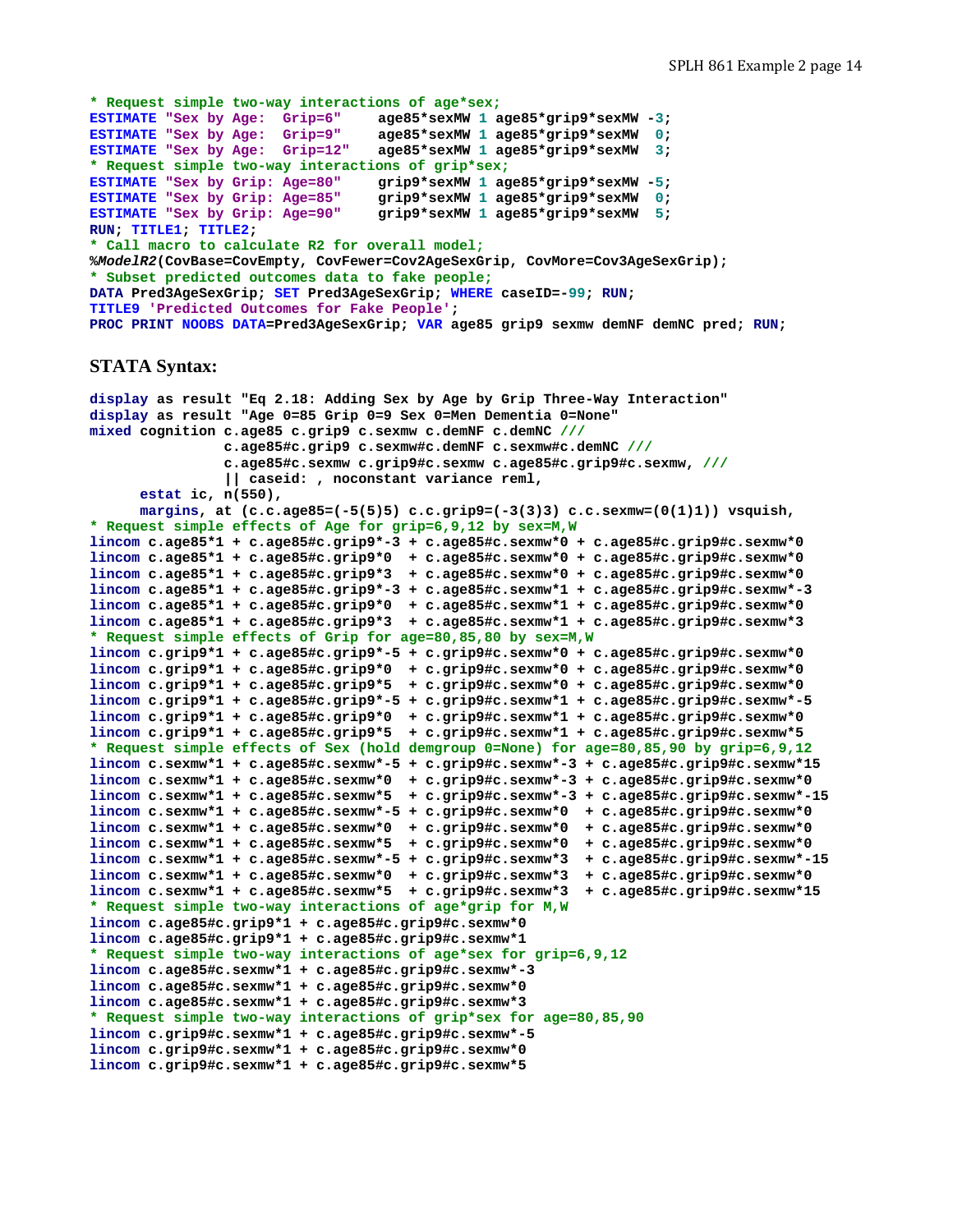# **SPSS Output (unless otherwise noted, and re-ordered for convenience):**

| <b>Information Criteria<sup>a</sup></b>     |          |  |  |  |  |  |  |
|---------------------------------------------|----------|--|--|--|--|--|--|
| -2 Restricted Log Likelihood                | 3998.404 |  |  |  |  |  |  |
| <b>Akaike's Information Criterion (AIC)</b> | 4000.404 |  |  |  |  |  |  |
| Hurvich and Tsai's Criterion (AICC)         | 4000.411 |  |  |  |  |  |  |
| <b>Bozdogan's Criterion (CAIC)</b>          | 4005.692 |  |  |  |  |  |  |
| <b>Schwarz's Bayesian Criterion (BIC)</b>   | 4004.692 |  |  |  |  |  |  |

## **Estimates of Covariance Parameters<sup>a</sup>**

|                  |                 |                   |               |      | 95% Confidence Interval |             |
|------------------|-----------------|-------------------|---------------|------|-------------------------|-------------|
| <b>Parameter</b> | <b>Estimate</b> | <b>Std. Error</b> | <b>Wald Z</b> | Sia. | <b>Lower Bound</b>      | Upper Bound |
| <b>Residual</b>  | 85.943306       | 5.240056          | 16.401        | .000 | 76.262912               | 96.852477   |

Predicted Outcomes for Fake People

|       |       |       | dem | dem       |         |
|-------|-------|-------|-----|-----------|---------|
| age85 | grip9 | sexmw | ΝF  | <b>NC</b> | Pred    |
| - 5   | 3     | 0     | 0   | 0         | 30.2157 |
| 0     | 3     | 0     | 0   | 0         | 31.1737 |
| 5     | 3     | 0     | 0   | 0         | 32,1316 |
| $-5$  | 0     | 0     | 0   | 0         | 31,4473 |
| 0     | 0     | 0     | 0   | 0         | 28,9558 |
| 5     | 0     | 0     | 0   | 0         | 26,4644 |
| - 5   | - 3   | 0     | 0   | 0         | 32,6788 |
| 0     | - 3   | 0     | 0   | 0         | 26,7380 |
| 5     | - 3   | 0     | 0   | 0         | 20.7972 |
| - 5   | 3     | 1     | 0   | 0         | 28,5407 |
| 0     | 3     |       | 0   | 0         | 27,6000 |
| 5     | 3     |       | 0   | 0         | 26,6592 |
| - 5   | 0     | 1     | 0   | 0         | 27,9984 |
| 0     | 0     | 1     | 0   | 0         | 25,9824 |
| 5     | 0     | 1     | 0   | 0         | 23,9663 |
| - 5   | - 3   |       | 0   | $\Omega$  | 27,4561 |
| 0     | - 3   |       | 0   | 0         | 24,3648 |
| 5     | - 3   |       | ი   | 0         | 21,2734 |
|       |       |       |     |           |         |

This printout of the fake cases only is from the "PlotAgeGripSex" dataset in SPSS (in which the "pred" column is named as given in the FIXPRED option) or the "PredAgeGripSex" dataset in SAS (as given by the OUTPM= option).

**From plotting predicted outcomes in excel:**